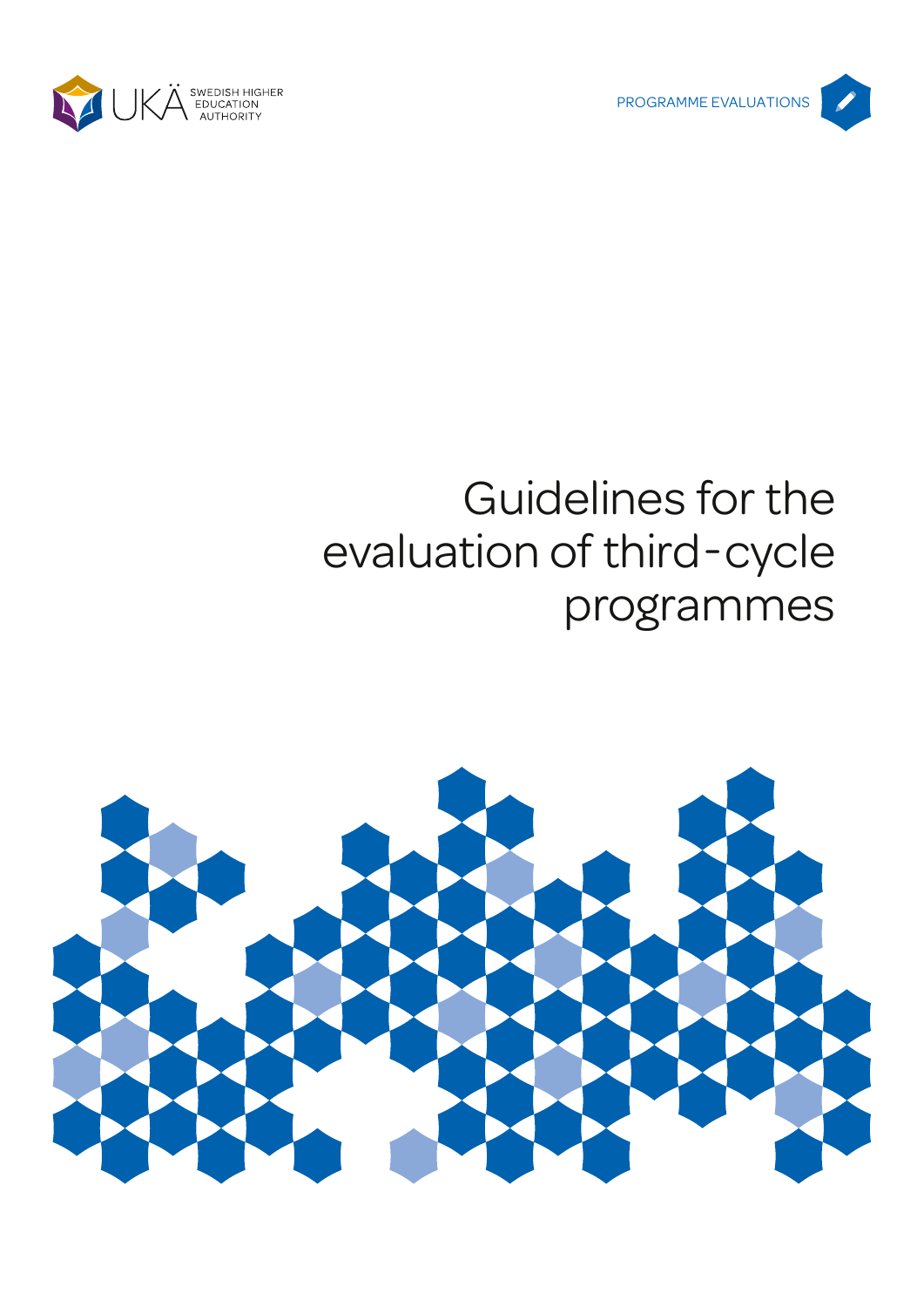Guidelines for the evaluation of third-cycle programmes

Published by the Swedish Higher Education Authority 2016, revised 2018

Project Manager: Susanna Lindenskoug

Swedish Higher Education Authority • Löjtnantsgatan 21 • Box 7703, 103 95 Stockholm, Sweden Tel. 08-563 085 00 • Fax 08-563 085 50 • E-mail registrator@uka.se • www.uka.se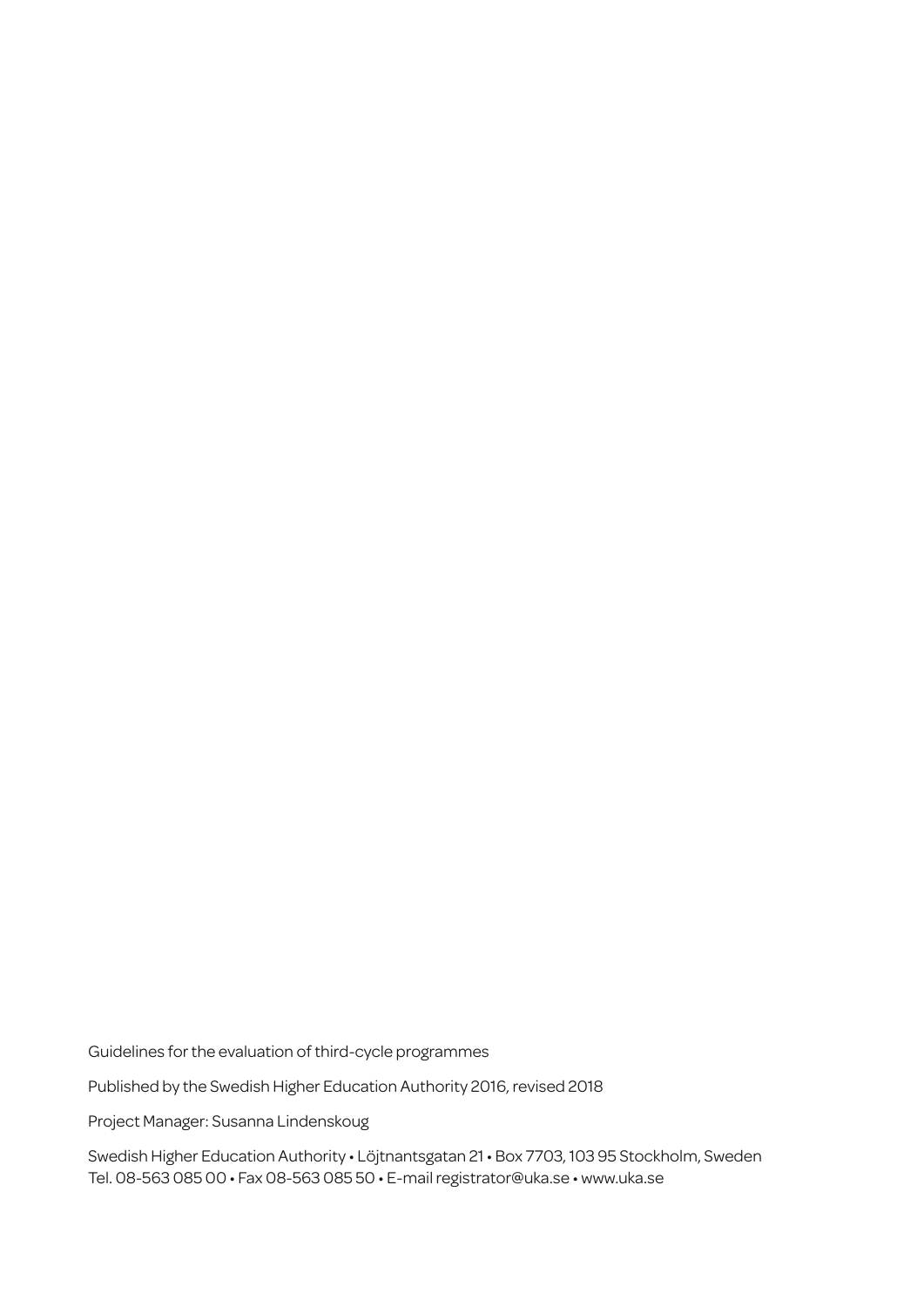# **Table of Contents**

|                                                                    | $\overline{4}$ |
|--------------------------------------------------------------------|----------------|
| National system for quality assurance of higher education          | 5              |
|                                                                    |                |
|                                                                    |                |
|                                                                    |                |
|                                                                    |                |
| Main principles for evaluation of third - cycle programmes  8      |                |
| Selection principles for evaluation of third - cycle programmes  8 |                |
|                                                                    |                |
|                                                                    |                |
| Assessment area: Design, implemtentation and outcomes12            |                |
|                                                                    |                |
|                                                                    |                |
|                                                                    |                |
|                                                                    |                |
|                                                                    |                |
|                                                                    |                |
|                                                                    |                |
|                                                                    |                |
|                                                                    |                |
|                                                                    |                |
|                                                                    |                |
|                                                                    |                |
|                                                                    |                |
|                                                                    |                |
|                                                                    |                |
|                                                                    |                |
|                                                                    |                |
|                                                                    |                |
|                                                                    |                |
|                                                                    |                |
|                                                                    |                |
|                                                                    |                |
|                                                                    |                |
| Annex 2. Third - cycle qualifications. General qualifications31    |                |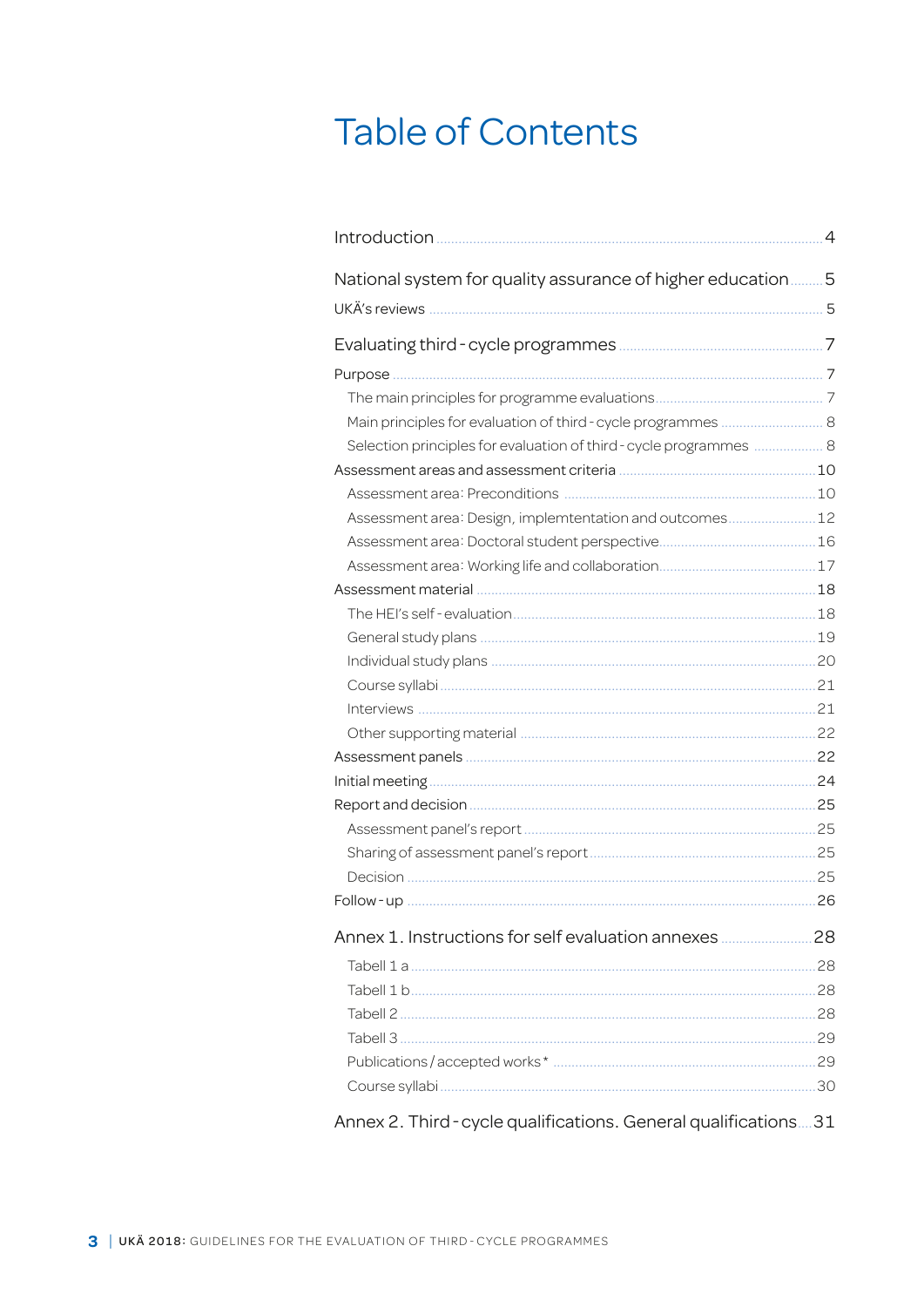# <span id="page-3-0"></span>Introduction

This guidance document concerns evaluation of third-cycle programmes. These guidelines are based on the national system for quality assurance in higher education, 2016–2022, that the Swedish Higher Education Authority (UKÄ) has reported in the report *National system for quality assurance in higher education – review of a government assignment* (Report 2016:15). Evaluation of third-cycle education is included in the programme evaluation component, which is one of four components within the national system of quality assurance in higher education.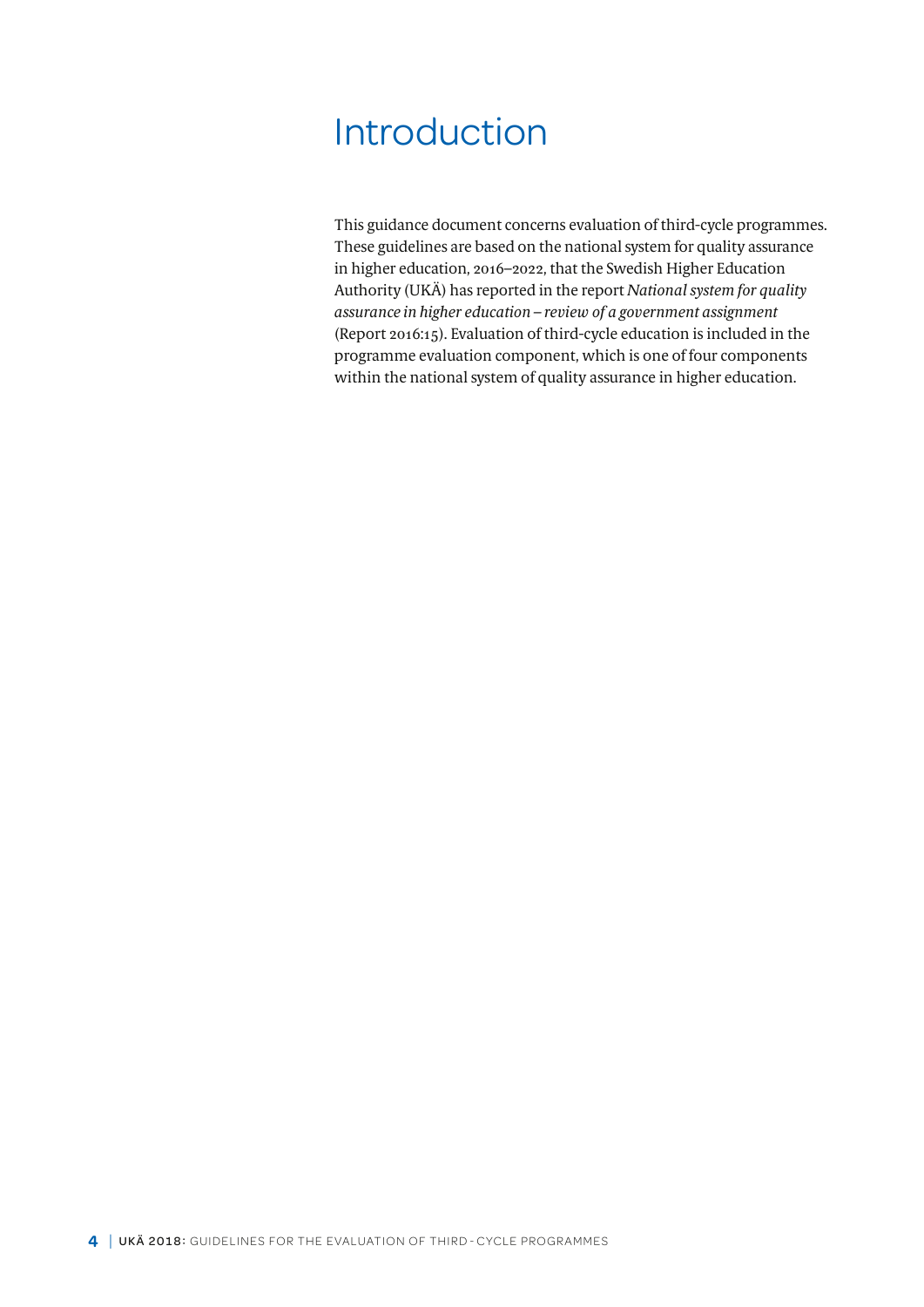# <span id="page-4-0"></span>National system for quality assurance in higher education

Quality assurance in higher education presupposes that quality assurance is conducted by higher education institutions (HEIs) as well as by UKÄ. This means that the HEIs and UKÄ have a shared responsibility for quality assurance in higher education. Valuing this shared responsibility has been a core principle of UKÄ in its work with the government assignment to develop a new system for quality assurance in higher education.<sup>1</sup> It has been important to create a clear link between UKÄ's reviews and the quality assurance processes at the HEIs, while also considering how UKÄ's reviews can contribute to further improving this work. It is also in line with international principles for quality assurance in higher education, *Standards and Guidelines for Quality Assurance in the European Higher Education Area* (ESG)<sup>2</sup> which deals with HEIs' internal quality work, the external quality assurance of HEIs' educational activities and the requirements that the quality assurance bodies must meet. To adhere to the agreements in ESG, both the HEIs and UKÄ must ensure compliance with these international principals for quality assurance.

# **UKÄ's reviews**

The objectives of UKÄ's reviews are partly to assess the performance of the academic programmes and partly to contribute to the HEIs' work with quality improvements in higher education. The national system for quality assurance in higher education consists of the following four components:

- appraisal of degree-awarding powers
- institutional reviews of the HEIs' quality assurance processes
- programme evaluations
- thematic evaluations.

UKÄ strives to develop a model which is useful in various aspects for all four components but that can also support the HEIs' internal quality work. The model consists of the following six assessment areas.

<sup>1</sup> UKÄ's task is described in the public service agreement for the 2016 financial year pertaining to the Swedish Higher Education Authority (U2016/01132/UH, U2016/01349/UH), in the government communication *Assuring the quality of higher education* (2015/16:76) and in the report from the Education Committee and Riksdag Communication (report 2015/16:UbU9, Riksdag Communication 2015/16:155).)

<sup>2</sup> *Standards and Guidelines for Quality Assurance in the European Higher Education Area* (ESG), 2015. See also UKÄ's Swedish translation, *Standarder och riktlinjer för kvalitetssäkring inom det europeiska området för högre utbildning* (ESG), 2015.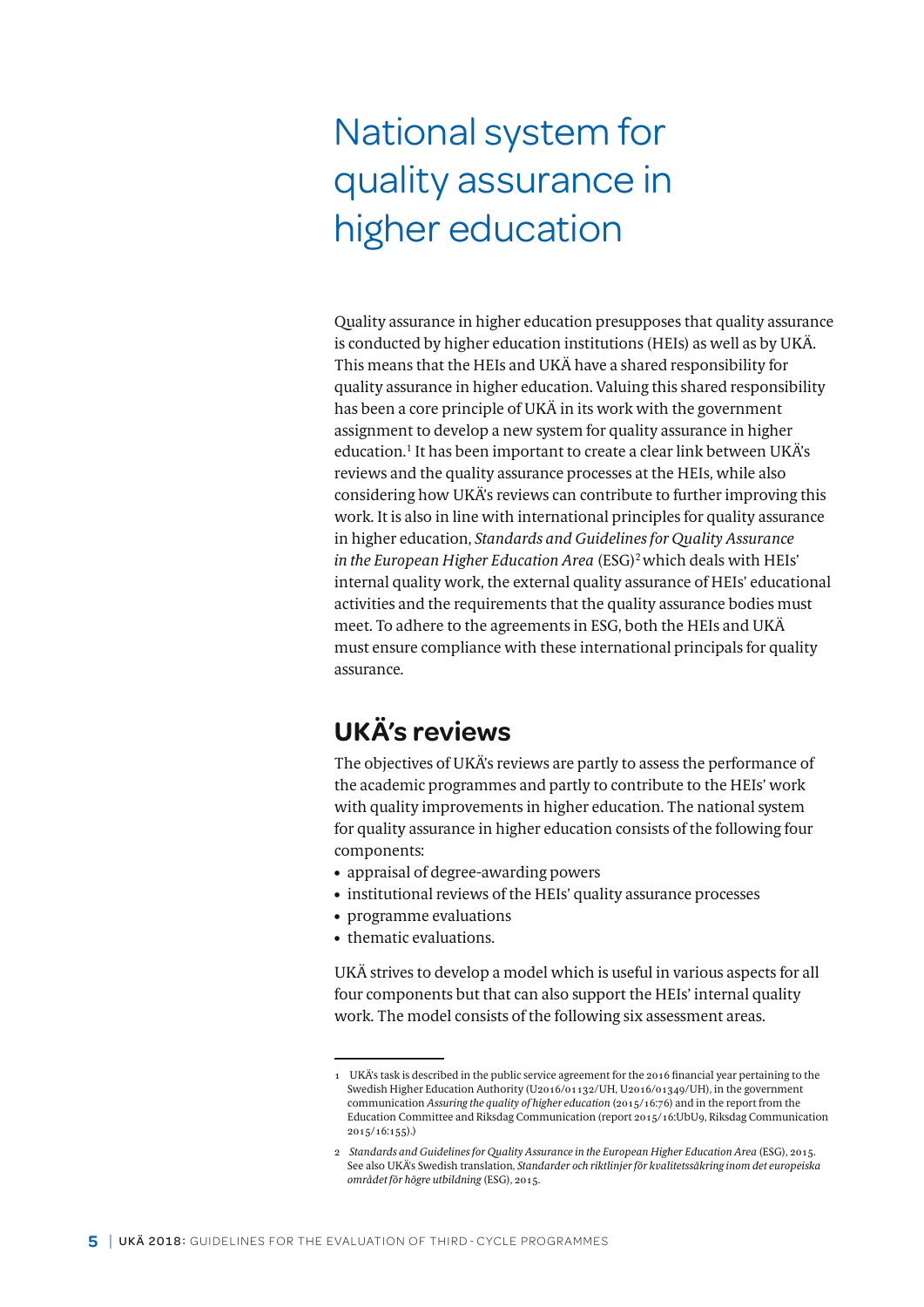- governance and organisation
- preconditions
- design, implementation and outcomes
- student and doctoral student perspective
- working life and collaboration
- gender equality.

The assessment areas Governance and organisation; Preconditions; and Design, implementation and outcomes are based on both applicable Swedish law and ordinances as well as the ESG. Student influence and participation are regulated in the Higher Education Act, particularly in relation to the HEI's quality assurance processes (Chapter 1, section 4). Furthermore, the student perspective is more clearly described in the revised ESG (2015). Working life and collaboration are also regulated in the Higher Education Act. For example, first-cycle studies are to develop students' preparedness to face changes in the working life (Chapter1, section 8). Gender equality and gender mainstreaming are key quality factorsfor consideration in the reviews. Like many other agencies and public HEIs, UKÄ is tasked with working with gender mainstreaming. This is also regulated in the Higher Education Act (Chapter 1, section 5).

UKÄ's reviews are based on the assessment criteria included in an assessment area. It has been important to keep the assessment criteria open-ended and to avoid micromanagement of how the HEIs choose to organise and conduct their educational activities. Assessment areas and the bases for assessment for evaluations of third-cycle programmes are defined in detail in this document.

All reviews will be conducted by independent assessment panels put together by UKÄ based on a nomination procedure in which HEIs, student unions and employee/employer organisations make suggestions for assessors. The assessment panels consist of student and doctoral student representatives, employer and working life representatives, and experts from the higher education sector, who are all participating on equal terms. UKÄ decision is based on the assessment panels' reviews.

For complete information on the national system for quality assuranceinhigher education, see the report *National system for quality assurance in higher education – review of a Government assignment*  (Report 2016:15).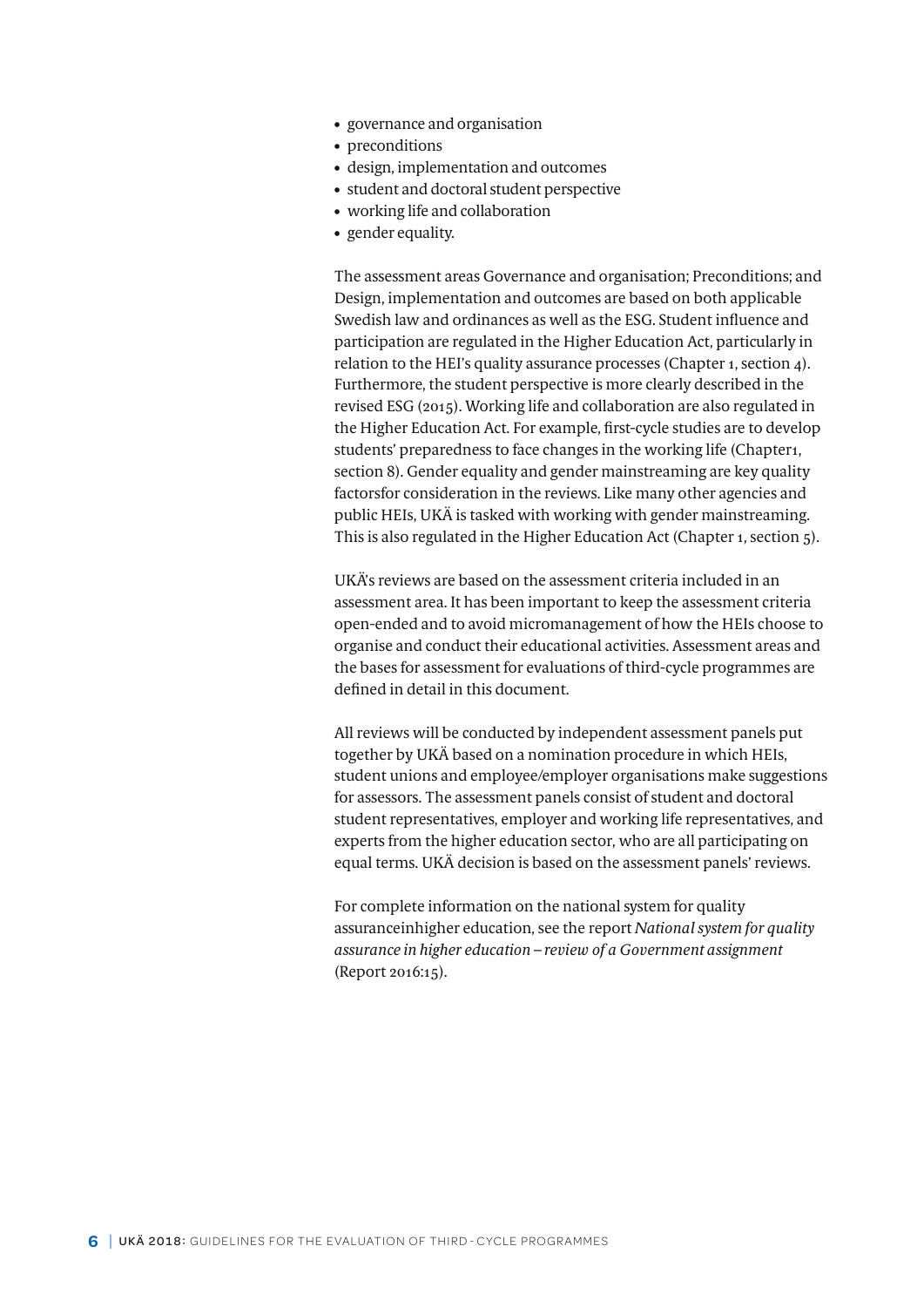# <span id="page-6-0"></span>Evaluating third-cycle programmes

The programme evaluations check the actual conditions and results, e.g. that the programme meets the requirements in applicable laws and ordinances.

The programme evaluations assess how well the follow-up, measures and feedback processes systematically contribute to ensuring and improving quality in the reviewed programmes.

The programme evaluations also contribute to improving the HEIs' quality since the assessors provide feedback in their reports on both identified good examples and areas in need of improvement.

## **Purpose**

The aim of programme evaluations is to monitor the programmes' outcomes and to contribute to the higher education institution's own quality improvements for the reviewed programmes.

## **The main principles for programme evaluations**

All programme evaluations are based on the requirements of the applicable Swedish laws and ordinances; the *European Standards and Guidelines for Quality Assurance in the European Higher Education Area*  (ESG); the government communication *Assuring the quality of higher education* (2015/16:76, report 2015/16:UbU9, Riksdag Communication 2015/16:155); and the government's bill *Third-cycle programmes with profiles and quality* (2008/09:134). The method is based on a general structure which applies to all degree levels.

The programme evaluations emphasise the actual conditions and results, that is, how the programme meets the requirements of applicable laws and ordinances. The programme evaluations focus on how the programmes ensure that doctoral students are given good opportunities to achieve the objectives of the System of Qualifications, and how the HEI ensures that the doctoral students have achieved the qualification targets upon graduation. The HEIs are also to describe and evaluate how well their follow-up, measures, and feedback routines contribute to systematically ensuring and developing the reviewed programmes.

In addition to monitoring the programmes' outcomes, the reviews are also to help the HEIs improve quality. In the report, the HEI may therefore be informed of both good examples and areas in need of development identified by the assessment panel.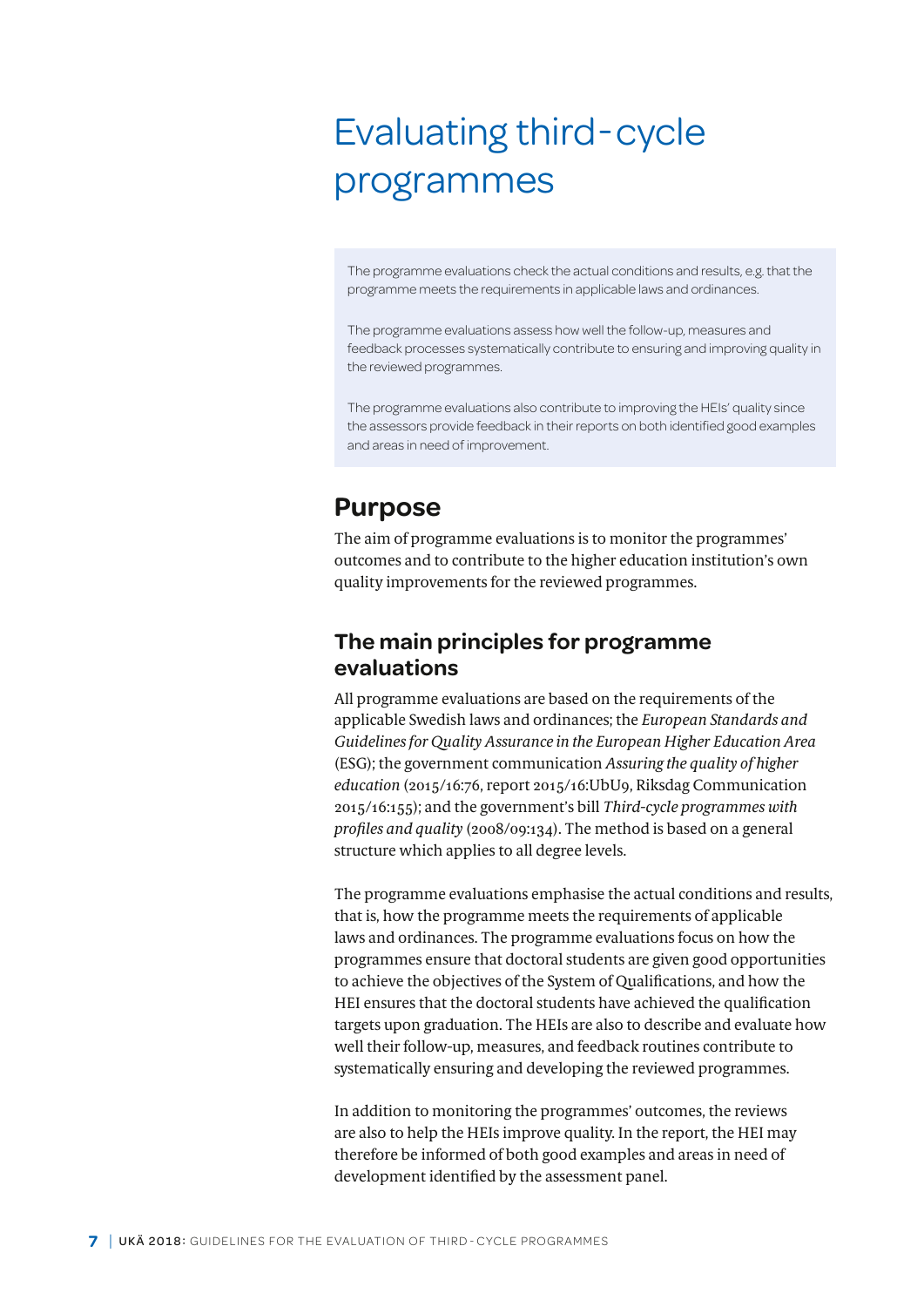## <span id="page-7-0"></span>**Main principles for evaluation of third-cycle programmes**

Programme evaluations of the third-cycle level are based on third-cycle programmes in their entirety, which comprises thesis work, courses and other parts.

The method is based on the assumption that the two levels of thirdcycle education, licentiate degrees and doctorate degrees, are evaluated as a group. This is because both degrees are covered by the same requirements for research quality that apply to the general and the fine, applied and performing arts programmes that lead to qualifications at third-cycle level. Degree of doctor and degree of doctor in the fine, applied and performing arts have different qualification descriptions and will be assessed using the same procedure but in relation to the respective qualification descriptions.

The evaluations will be based on the third-cycle subject areas and the specialisations indicated in the general study plans that the HEI has established and in which the HEIs offer third-cycle education. A selection of the third-cycle subject areas that the HEI offers and which lead to licentiate and doctorate degrees will be included in the evaluations.

The path to obtain a doctorate may look very different, depending on such things as the field's traditions and the size of both the subject area and the HEI. Moreover, third-cycle programmes are based on the individual doctoral student and the specific thesis project. Both consideration and reflection are required when describing and assessing third-cycle programmes as a coherent whole. This makes it necessary for both the self-evaluation reports and their assessment to consider the variation inherent in an individual programme. Even if the thesis or the documented artistic research project is not included as a basis for the evaluation, examination of the processes that lead to the finished thesis or the documented artistic research project are relevant. It may, for example, include the HEI's various peer review processes associated with the thesis work by including supervision, seminars, workshops and conferences.

## **Selection principles for evaluation of third-cycle programmes**

Planning for evaluating third-cycle programmes in the 2017–2022 sixyear cycle is based on the fields of application and fields of research (in accordance with Swedish standard classification of research subjects (Standard för svensk indelning av forskningsämnen 2011). The six fields of research are the natural sciences, engineering and technology, medical and health sciences, agricultural sciences, social sciences and humanities, including artistic research.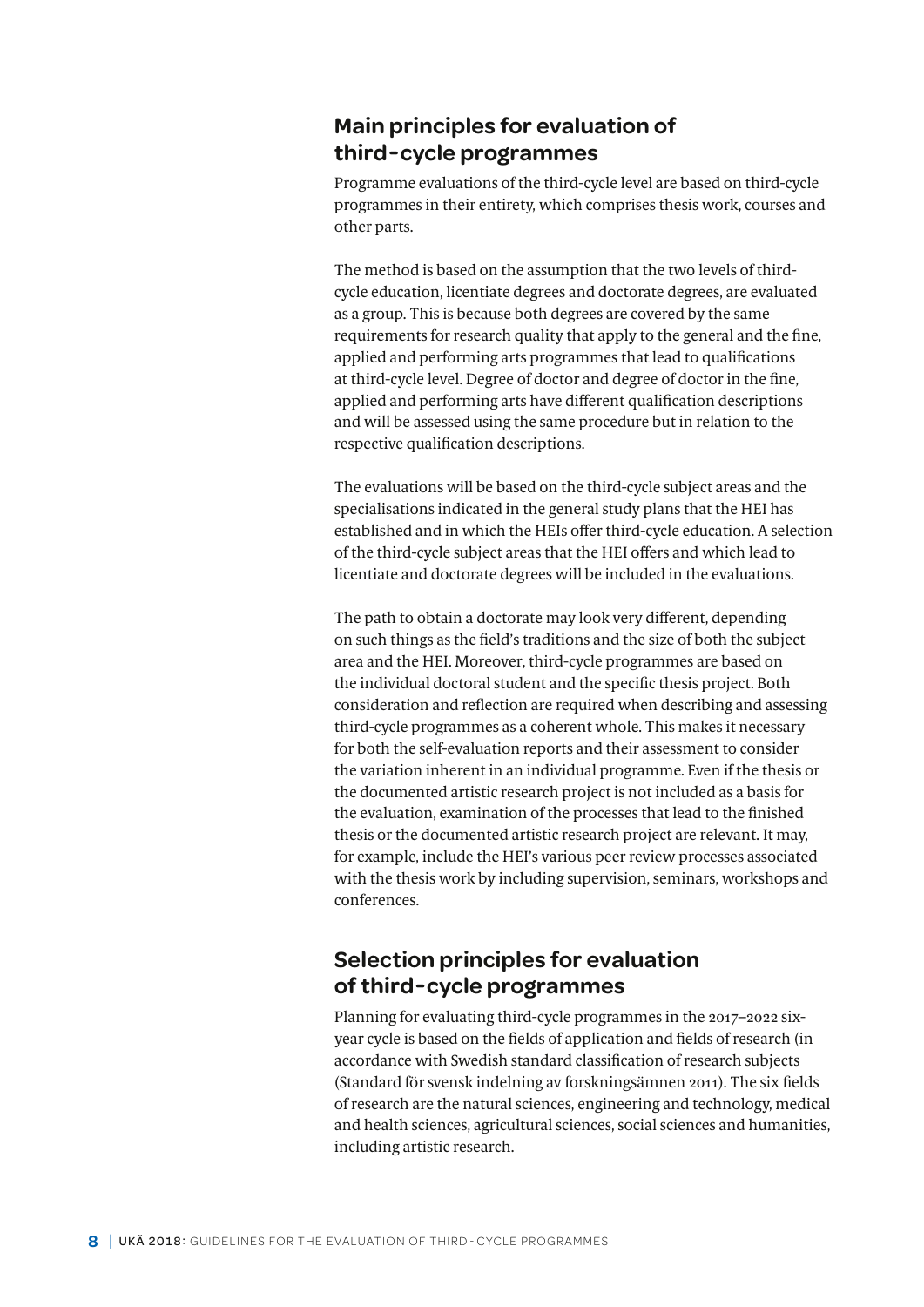The following selection criteria have been used whenever possible:

- All HEIs offering third-cycle programmes have at least one programme evaluated.
- At least one programme from each of the six research fields (see above) that an HEI offers third-cycle studies in is evaluated.
- All programmes within selected research subjects are evaluated to provide a picture of the situation at a national level.

To be excluded from an evaluation, the HEI must have decided to terminate the relevant programme before the evaluation begins, that is to say, no later than when the self-evaluation is begun. A third-cycle subject area may also be exempted from an evaluation if there are no registered doctoral students that have been active in the last two years, or if the third-cycle subject area participated in the 2016 pilot evaluation with approved results.

A plan for the research subjects within which third-cycle subject areas will be evaluated within the framework of the 2017–2022 six-year cycle is available on UKÄ's website.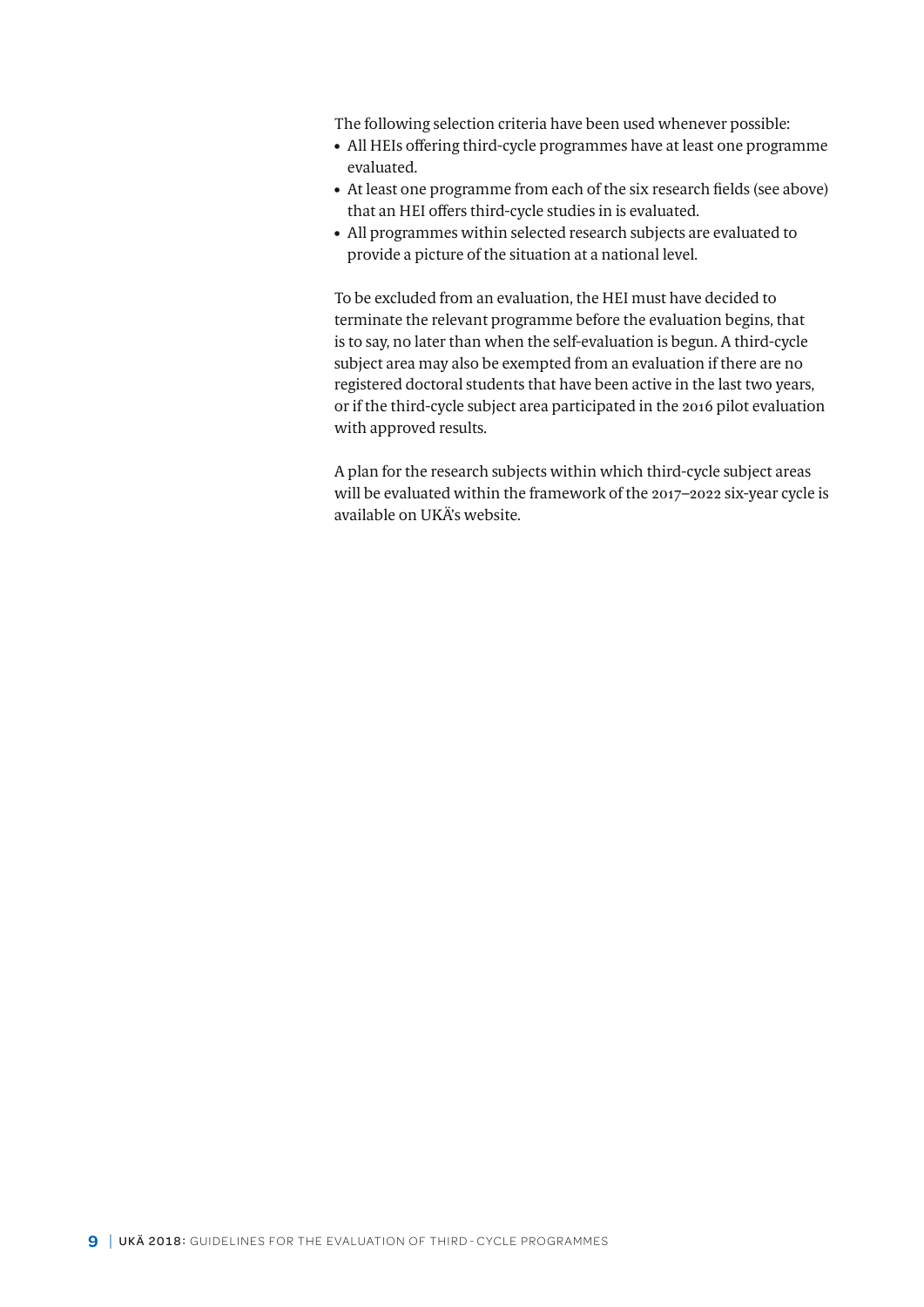## <span id="page-9-0"></span>**Assessment areas and assessment criteria**

Programme evaluations at the third-cycle level include four

- assessment areas:
- preconditions
- design, implementation and outcomes (including gender equality and follow-up, measures and feedback)
- doctoral student perspective
- working life and collaboration

The assessment areas contain one or more assessment criteria. An overall assessment will be given for each assessment area. For the evaluations to be legally correct, predictable and transparent, the assessment criteria are to be made known in advance and be common to all programmes within the same evaluation.

Below is an account of the assessment criteria included in thirdcycle programme evaluations. Each assessment criterion is followed by instructions aimed at clarify what is being requested. In the selfevaluation, the HEI is to describe, analyse and assess how the assessment criteria have been met within the framework of the evaluated programme. Because the programme evaluations are results-focused, it is essential that the HEI uses specific examples to illuminate how the assessment criteria are met.

## **Assessment area: Preconditions**

The assessment area Prerequisitesincludes assessment criteria pertaining to staffand the third-cycle programme environment.

## **Staff**

#### **Assessment criteria:**

The number of supervisors and teachers and their combined expertise (scholarly/ artistic/professional and pedagogical) are sufficient and proportional to the volume, content and implementation of the programme in the short term and long term.

During their education, doctoral students receive supervision of high quality, which assumes that the supervisors have the scholarly expertise or artistic expertise required and that they have experience of doctoral student supervision and pedagogic expertise (such as through supervisor training). Each doctoral student should also receive supervision of a necessary scope, which means that there should be enough teachers who can be supervisors, as well as other doctoral degree-holding teachers and researchers or the equivalent who can serve as deputy supervisors.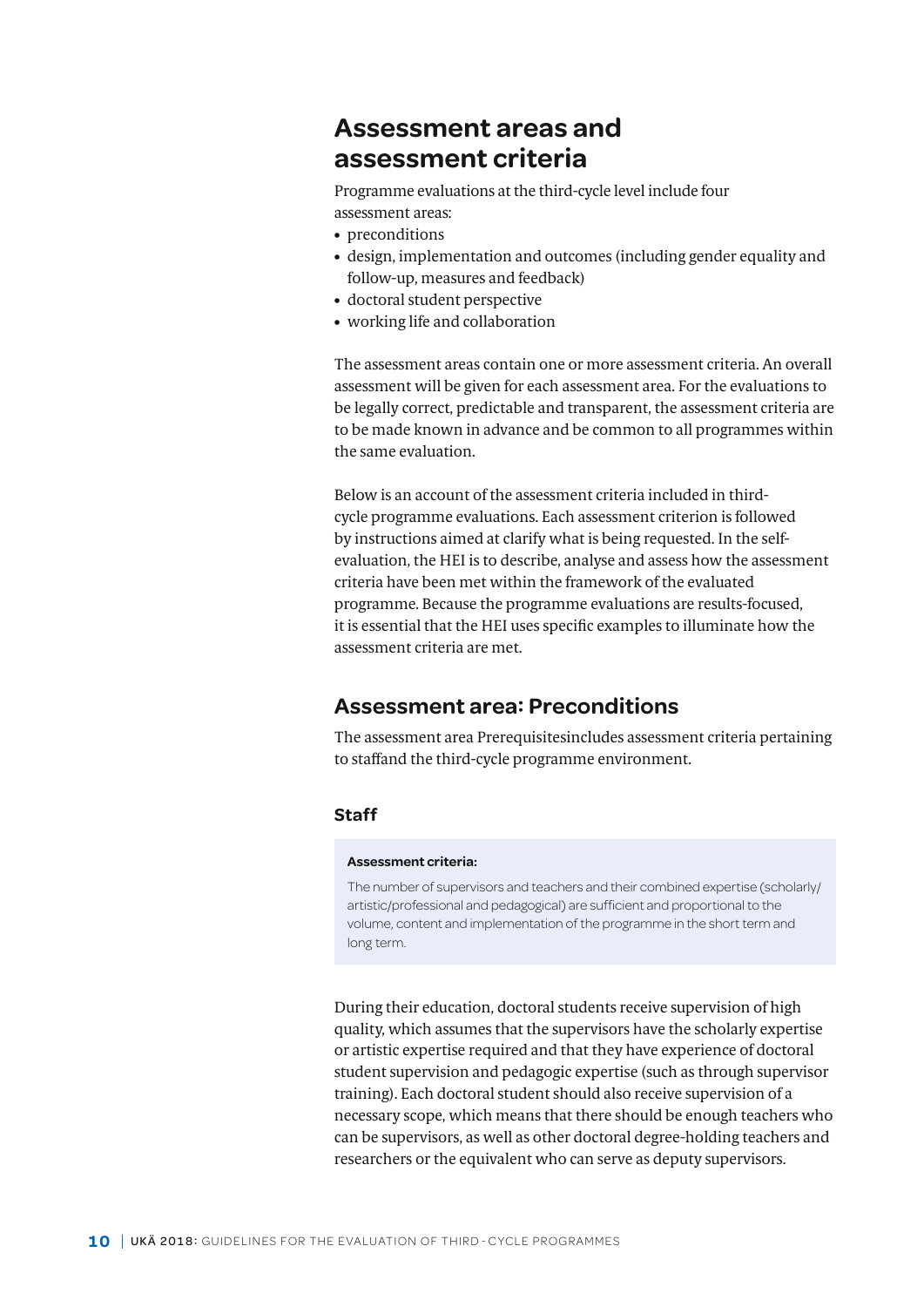Furthermore, it is important that teacher capacity is proportional to the programme's scope, teaching and examination. High-quality supervision resources are characterised by stability and availability. The HEI should therefore work with a long-term approach regarding both continuity and skills development among teachers and supervisors in the relevant programme. At the programme level, the HEI should create conditions for teachers and supervisors to take responsibility for maintaining and continuously improving academic/artistic and pedagogical competence, both individually and among colleagues. Strategies should also be in place for securing sufficient supervisor resources, for example in cases of retirement or if doctoral students need to change supervisors.

A description and analysis of supervisor expertise and supervisor capacity is to be supplemented with a report in the form of a table that follows the template in the annex to the self-evaluation.

#### **Third-cycle programme environment**

#### **Assessment criteria:**

Research/artistic research at the HEI has sufficient quality and scale for thirdcycle education to be carried out at a high scholarly/artistic level and within a good educational framework. Relevant collaboration occurs with the surrounding society, both nationally and internationally.

The third-cycle programme environment refers to the environment in which doctoral students, supervisors are active and the programme is given in.In a good third-cycle programme environment, research/ artistic research at the HEI has sufficient quality and scale for third-cycle education to be carried out at a high scholarly/artistic level. There should also be genuine opportunities for teachers and supervisors to pursue research.

In addition to the quality of research, the third-cycle programme environment should also feature other educational conditions required for the breadth of the subject. Critical mass and how different interactions and partnerships are created are meaningful for doctoral students' access to various research perspectives and research foci. For example, how are seminar organised, including the procedures for ensuring the quality of the thesis for the dissertations? Managing the percentage of doctoral students who complete the programme in another location or in another environment is important, for example when it comes to participation in seminars. This also applies to supervisors and other researchers.

A good third-cycle programme environment also considers what opportunities doctoral students are given for collaboration with researchers both nationally and internationally, as well as with the surrounding society. It is very important for the programme to work to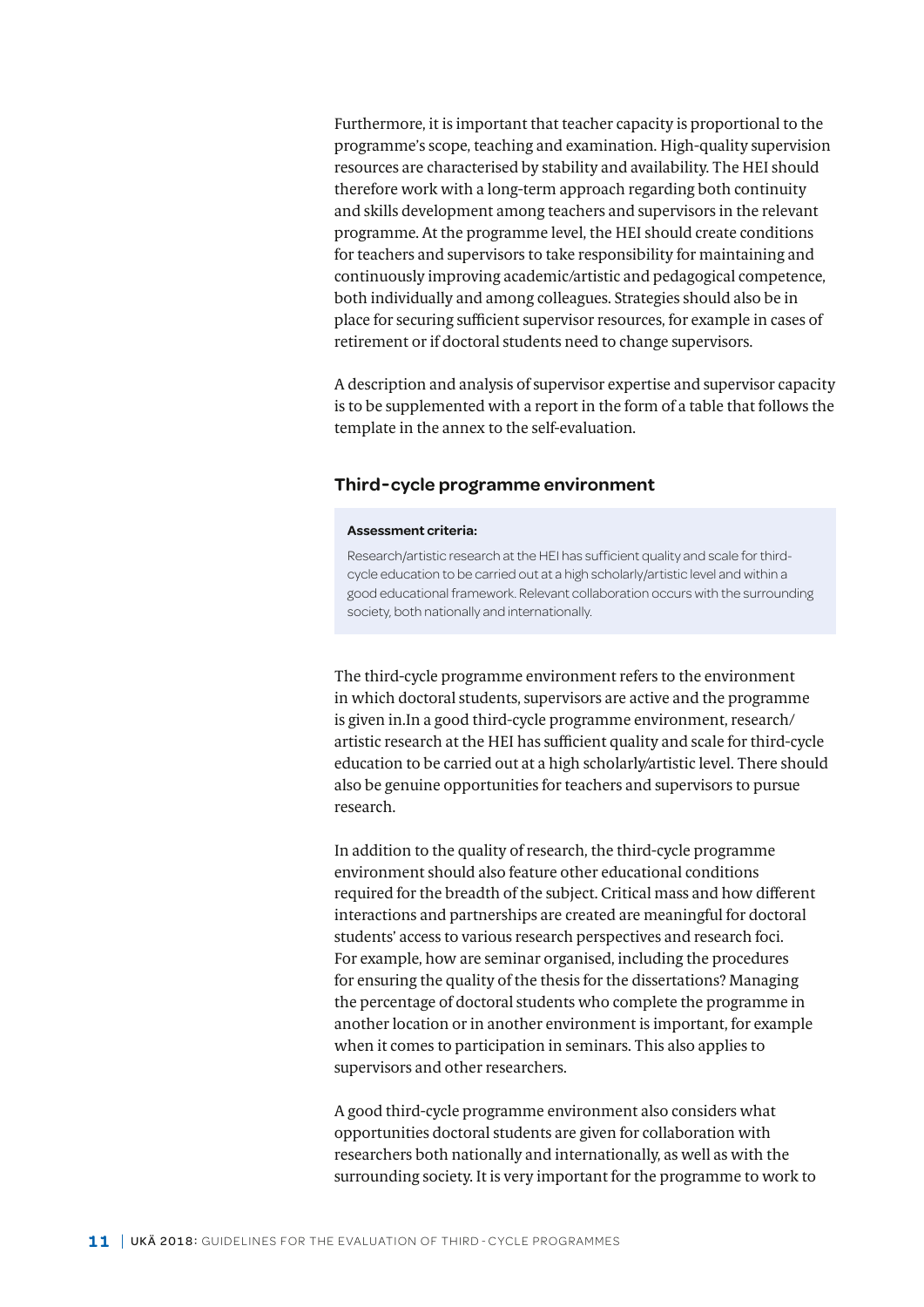<span id="page-11-0"></span>broaden the third-cycle programme environment for doctoral students through local, national, and international networks to which the doctoral students and supervisors belong. This is also true of the way in which doctoral students are included in existing networks and how these complement the third-cycle programme environment's scope and quality.

## **Assessment area: Design, implementation and outcomes**

The assessment area Design, implementation and outcomesincludes the components of the qualitative targets that have been selected for evaluation under the forms of proficiency *knowledge and understanding*; *competence and skills* and *judgment and approach*. This assessment area also includes *gender equality* and *follow-up, measures and feedback.*

#### **Qualitative targets**

Third-cycle programmes have a number of formulated qualitative targets in the System of Qualifications (Annex 2 to the Higher Education Act). The qualitative targets describe what doctoral students need to have achieved upon receiving a degree. To limit the scope of the evaluation, certain qualitative targets have been omitted, fully or partially. The main selection principle has been to exclude the targets, or parts of targets, that are usually assessed through the thesis or in the documented artistic research project and the dissertation. It is reasonable to assume that there are differences in the way the qualitative targets are taught and assessed, depending on both how the individual thesis project is designed and separate traditions of the field.

It is interesting here to see how the structure of the programme ensures that the targets of the Higher Education Ordinance are achieved. This structure is in the form of courses, seminars, conferences, publication, participation in the projects of senior researchers, supervision time, allocation of credits between courses and other elements. It is also of importance how the HEI works to ensure doctoral students have access to the courses they need, for example through their own courses, partnerships with other HEIs, encouragement to take international courses.

### **Target attainment for the form of proficiency knowledge and understanding**

#### **Assessment criteria:**

The programme facilitates, through its design and implementation and ensures through examination that doctoral students who have been awarded their degrees can show broad knowledge and understanding both within their third-cycle subject area and of the scientific methodology/artistic research methodology in the third-cycle subject area.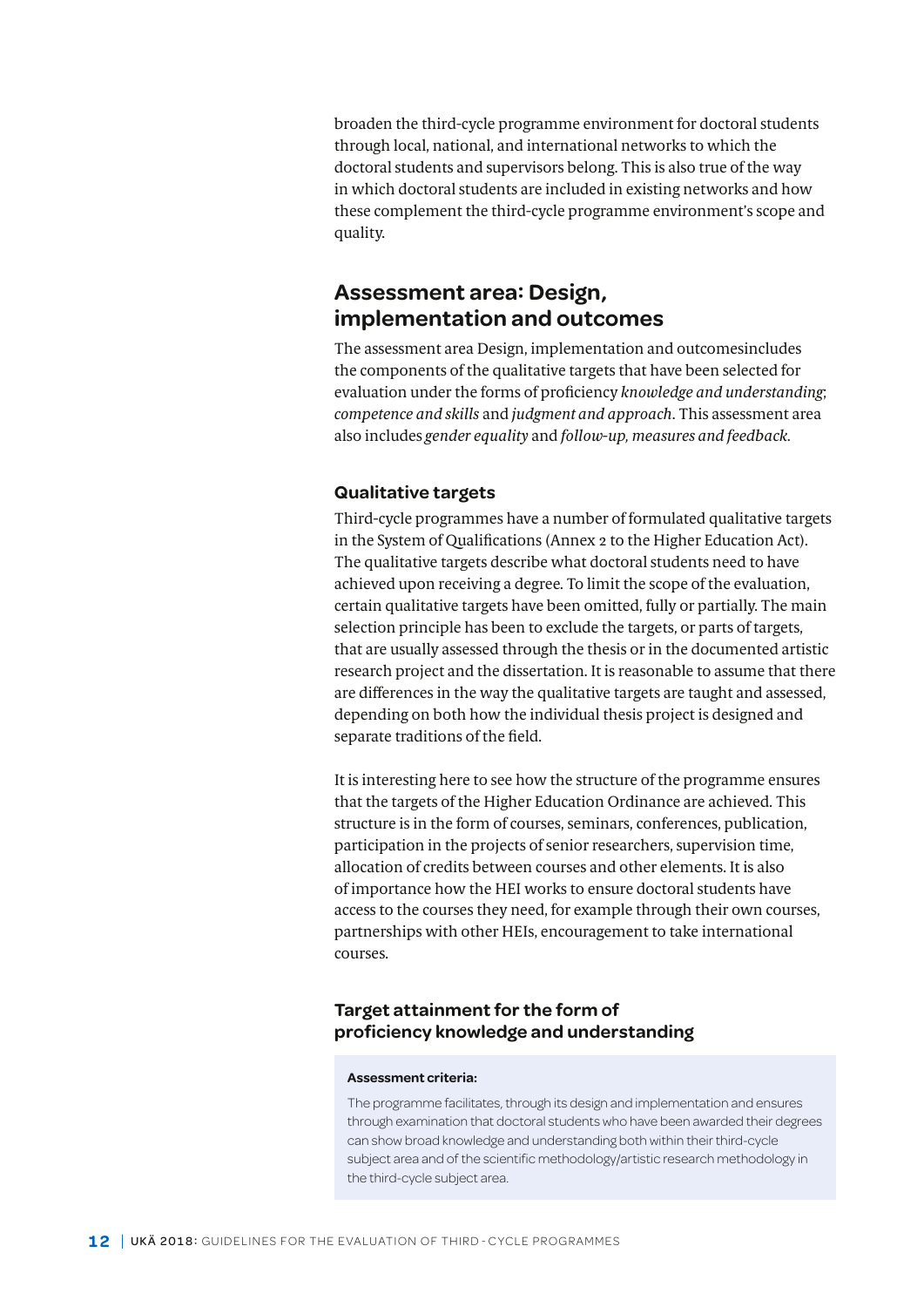This form of knowledge relates to the fact that doctoral students should be able to demonstrate broad knowledge and understanding both within the third-cycle subject and of various scientific/artistic research methods within the third-cycle subject.

The concept 'broad' is to be interpreted here as broad within the thirdcycle subject. UKÄ's evaluations of third-cycle programmes are based on the third-cycle subject area. At the same time, the Higher Education Ordinance mentions 'research field' instead of 'third-cycle subject area' when discussing targets for knowledge and understanding, including in the wording 'broad knowledge and understanding in the research field'. As 'research field' is not clearly defined, UKÄ has chosen to interpret breadth in the research field to mean breadth in third-cycle subject area.

Examples of questions to answer to clarify how the HEI ensures doctoral students achieve the targets: What does broad knowledge entail within the framework for a programme in this third-cycle subject? Throughout the entire programme, what is done for doctoral students to achieve this target? Which peer-review steps, such as supervision, seminars, workshops and conferences, are arranged to help doctoral students achieve the qualitative target? What other activities, such as lecture series and courses, within the programme aim to support doctoral students in achieving the qualitative target? How is progression achieved during the programme and what is the link between qualitative targets, learning outcomes, learning activities and examinations?

#### **Target achievement for 'competence and skills**

#### **Assessment criteria:**

The programme facilitates through its design and implementation, and also ensures through examination that doctoral students who have been awarded their degrees can demonstrate the ability to plan and use appropriate methods to conduct research and other qualified (artistic) tasks within predetermined time frames, and in both the national and international context, in speech, in writing and authoritatively, can present and discuss research and research findings in dialogue with the academic community and society in general. Doctoral students are able to contribute to the development of society and support the learning of others within both research and education and in other qualified professional contexts.

This form of proficiency involves doctoral students being able to plan and use appropriate methods to conduct research/artistic research and other qualified tasks within a given timeframe. Doctoral students also need to be able to present and discuss their research with authority in national and international contexts, verbally and in writing, and in dialogue with both the academic community and society in general.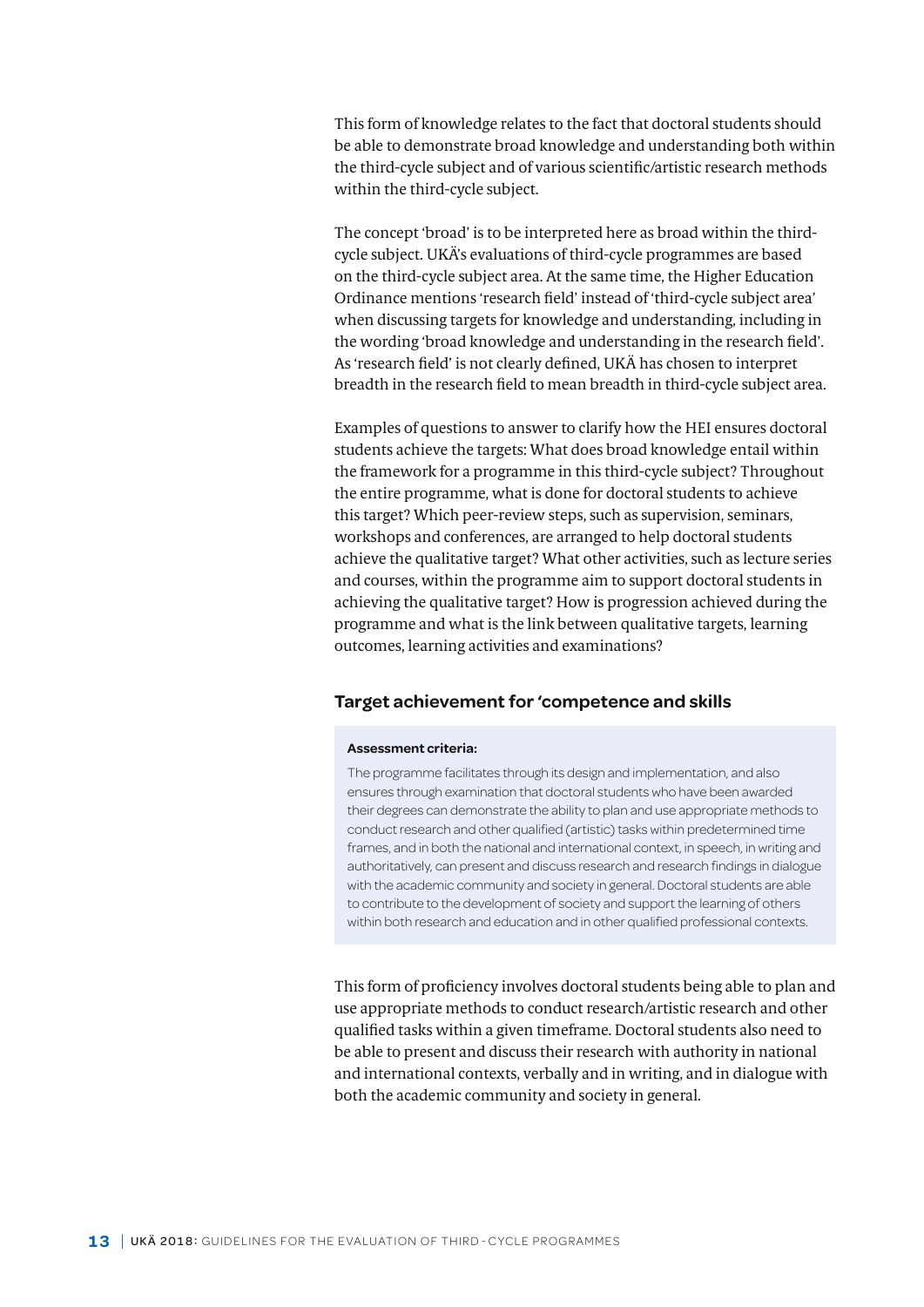Finally, doctoral students also need to be able to contribute to the development of society and support the learning of others within both research and education and in other advanced professional contexts.

Examples of questions to answer to clarify how the HEI ensures doctoral students achieve the targets: Throughout the entire programme, what is done for doctoral students to achieve this target? What peer-review steps, such as supervision, seminars, workshops and conferences, are arranged to help doctoral students achieve the qualitative target? What other activities, such as lecture series and courses, within the programme aim to support doctoral students in achieving the qualitative target? How is progression achieved during the programme and what is the link between qualitative targets, learning outcomes, learning activities and examinations?

#### **Achievement of qualitative targets for 'judgement and approach'**

#### **Assessment criteria:**

The programme facilitates through its design and implementation, and also ensures through examination that doctoral students who have been awarded their degrees can demonstrate intellectual autonomy, (artistic integrity), and scientific probity/disciplinary rectitude as well as the ability to make assessments of research ethics. The doctoral student also has a broader understanding of the science's capabilities and limitations, its role in society and human responsibility for how it is used.

This form of proficiency relates to the fact that doctoral students are able to demonstrate intellectual autonomy, (artistic integrity), and scientific probity/disciplinary rectitude and the ability to make assessments of research ethics. This form of proficiency also pertains to the fact that doctoral students are to attain deepened insight into the possibilities and limitations of science/art, its role in society and responsibility of the individual for how it is used.

Examples of questions to answer to clarify how the HEI ensures doctoral students achieve the targets: Throughout the entire programme, what is done for doctoral students to achieve this target? Which peer-review steps, such as supervision, seminars, workshops and conferences, are arranged to help doctoral students achieve the qualitative target? What other activities, such as lecture series and courses, within the programme aim to support doctoral students in achieving the qualitative target? How is progression achieved during the programme and what is the link between qualitative targets, learning outcomes, learning activities and examinations?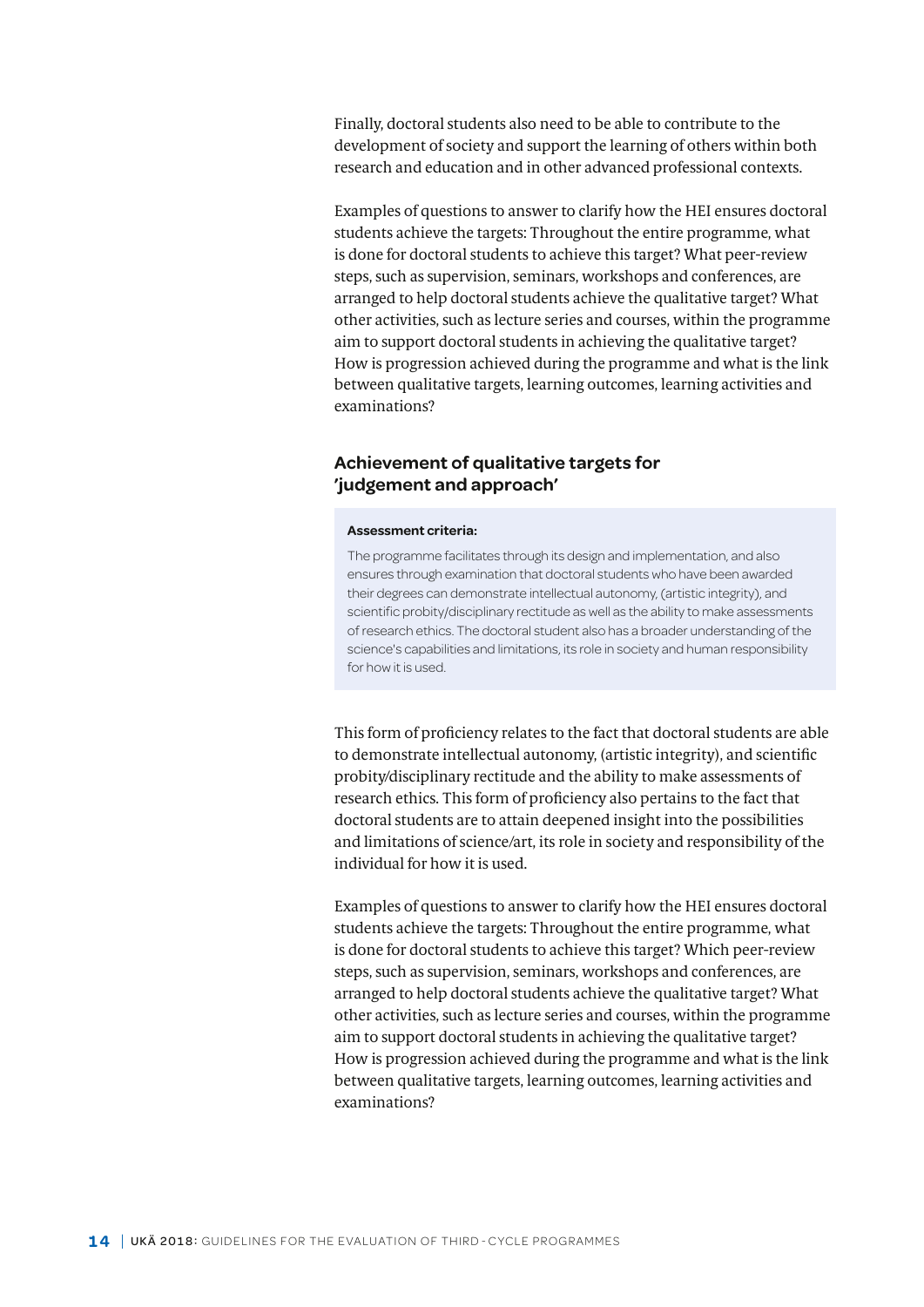#### **Gender equality**

#### **Assessment criteria:**

A gender-equality perspective is taken into account, communicated and supported by the content, design and implementation of the programme.

Gender equality refers to equality between the sexes and that all people, regardless of gender, have the opportunity to shape society and their own lives. This means that within the programme, there should be an awareness of gender equality and this awareness be expressed concretely in both qualitative and quantitative measures. For example, this could involve a dialogue specifically about gender equality in conjunction with planning the programme's structure and teaching. It could also mean that the gender equality perspective is included in the selection of course literature, teachers, supervisors and external lecturers.

#### **Follow-up, measures and feedback**

#### **Assessment criteria:**

The content, design, implementation and examinations are systematically followed up. The outcomes of the follow-up are translated, when necessary, into measures for quality improvement, and feedback is given to relevant stakeholders.

The HEI works for the doctoral student to carry out the programme within the planned period of study.

Ensuring that a programme is of high quality in both the short and long term requires follow-up of the programme's design, implementation and outcomes. Accordingly, this is about how the HEI's follow-up, measures and feedback processes for the education cycle systematically contribute to ensuring and enhancing quality in the reviewed programmes. The HEI is to report how the programme's various components are continuously followed up and how the results are addressed. A key component in the processing of follow-up results is notifying the affected parties, such as teachers, supervisors and doctoral students, of any measures or changes as a way of supporting the quality work and continuous learning.

The assessment criteria for follow-up, measures and feedback also include the HEI's work with student completion. The HEI is to describe the analysis process of student completion of the programme and dropouts that occur. The HEI is also to report what measures are taken and what support is given to create the conditions for doctoral students to finish the programme within the established period of time.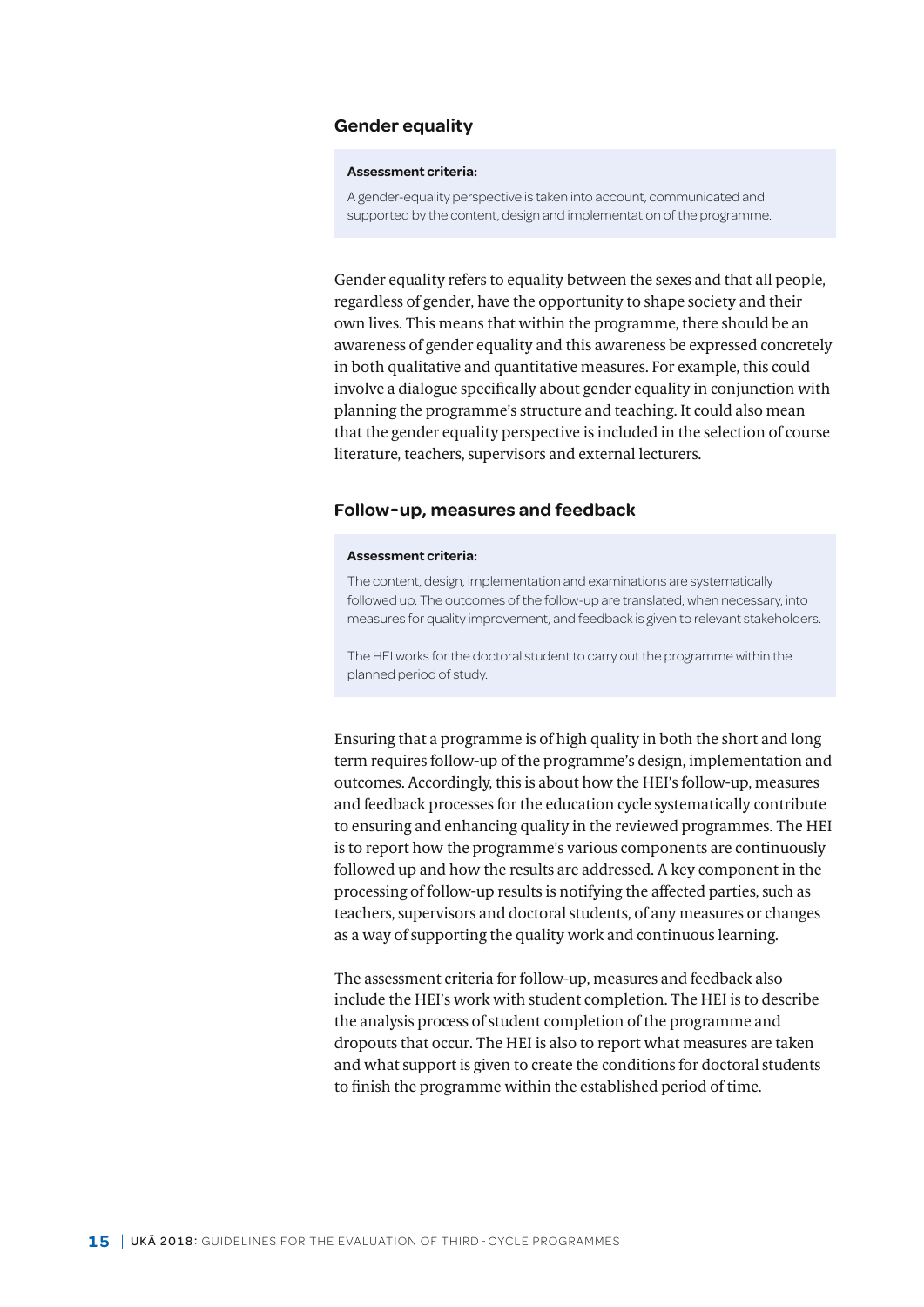## **Assessment area: Doctoral student perspective**

#### **Assessment criteria:**

Doctoral students are given the opportunity to take an active role in the work to improve the content and implementation of the programme.

The programme ensures a good physical and psycho-social work environment for the doctoral student.

The doctoral student perspective is about actual doctoral student influence on the programme, both formally and informally. Formal influence entails, among other things, the representation of doctoral students in various bodies and platforms. The way in which doctoral students participate in decision processes is relevant, including the preparation of issues affecting third-cycle education and how the information channels look for reaching doctoral students so that they may have an active role in efforts to develop the programme.

Doctoral student influence also involves individual influence, which is more informal and pertains to individual doctoral students. For example, how can a doctoral student take an active role in improving the programme and the learning processes? The HEI must report the opportunities of doctoral students to participate in the quality work for the programme and in the development of the programme. It is also to describe the information channels that exist for obtaining the viewpoints of doctoral students.

The doctoral student perspective also entails ensuring a good psychosocial working environment for doctoral students. This could mean, for example, that there are employee surveys where the results are analysed and turned into improvement measures and that there are well functioning processes for changing supervisors. Doctoral students should also have a good physical work environment. This could mean everything from the physical workplace and the balance between requirements for physical presence and other forms of communication, for example web-based collaboration to access to necessary infrastructure, such as literature and other teaching materials, technical informational resources, laboratory conditions, workshops and rehearsal facilities. It is also important how doctoral students who work part-time for another employer are integrated into the third-cycle programme environment.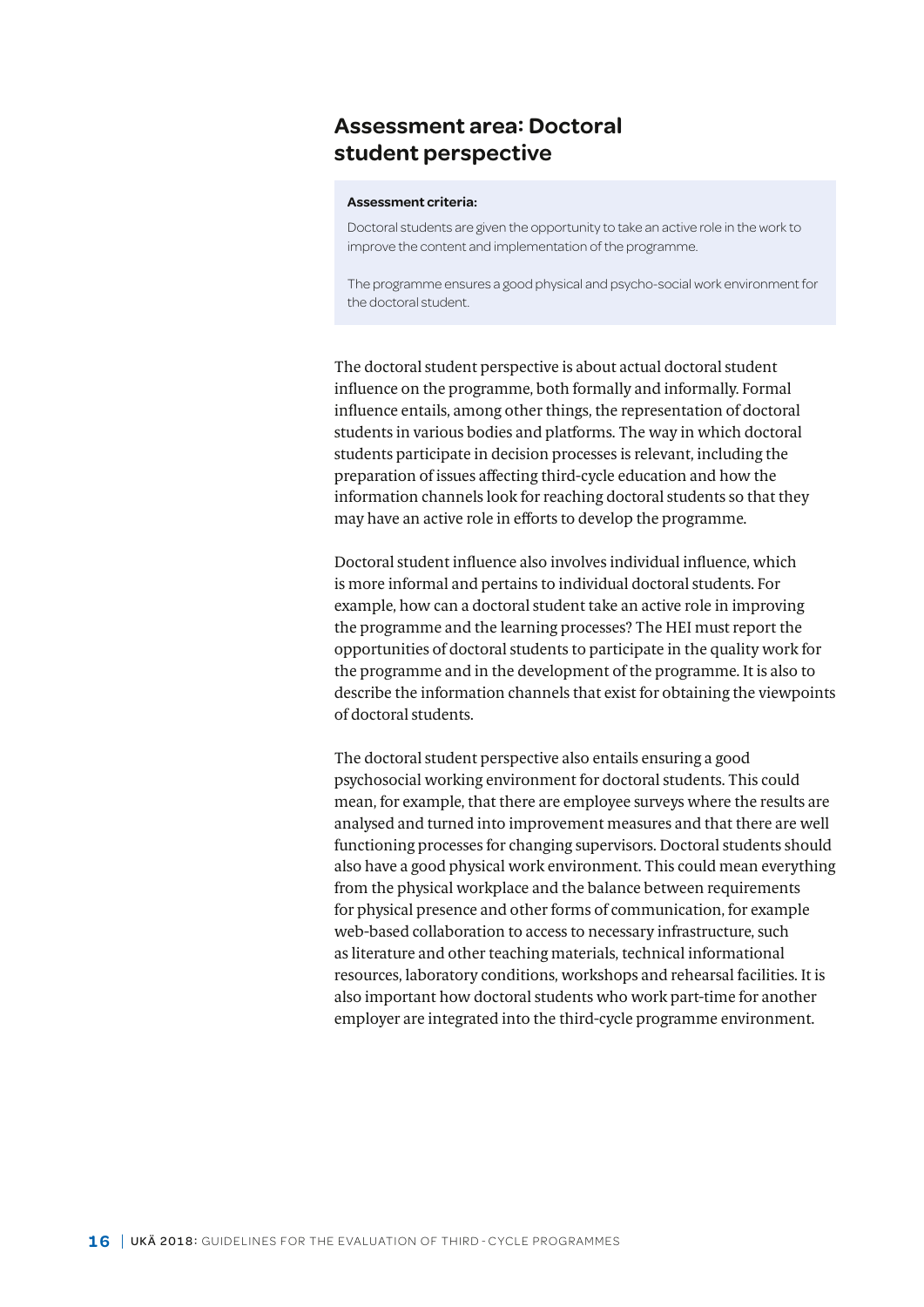## **Assessment area: Working life and collaboration**

#### **Assessment criteria:**

The programme is designed and implemented in such a way that it is useful and develops doctoral students' preparedness to meet changes in working life, both within and beyond academia.

The working life and collaboration involve whether the programme is useful on the working life and how the programme prepares doctoral students for an ever-changing working life both within and beyond academia. This means that after obtaining their degree, doctoral students are to be able to use the knowledge and skills they obtained through their studies and further build upon them during their entire professional lives and in different working life contexts. This requires doctoral students, during their studies, to obtain both subject-specific knowledge and general proficiency and abilities. In this assessment area, the HEI must report how the programme is updated and adapted to suit the working life, as well as how relevant information is collected for the quality assurance and improvement of the programme with regard to its usefulness and preparation for working life.

This assessment area also includes whether the HEI works to take advantage of alumni experiences when developing the programme, and the extent to which doctoral students are given the opportunity for departmental duties or similar in the form of teaching, administration or other work.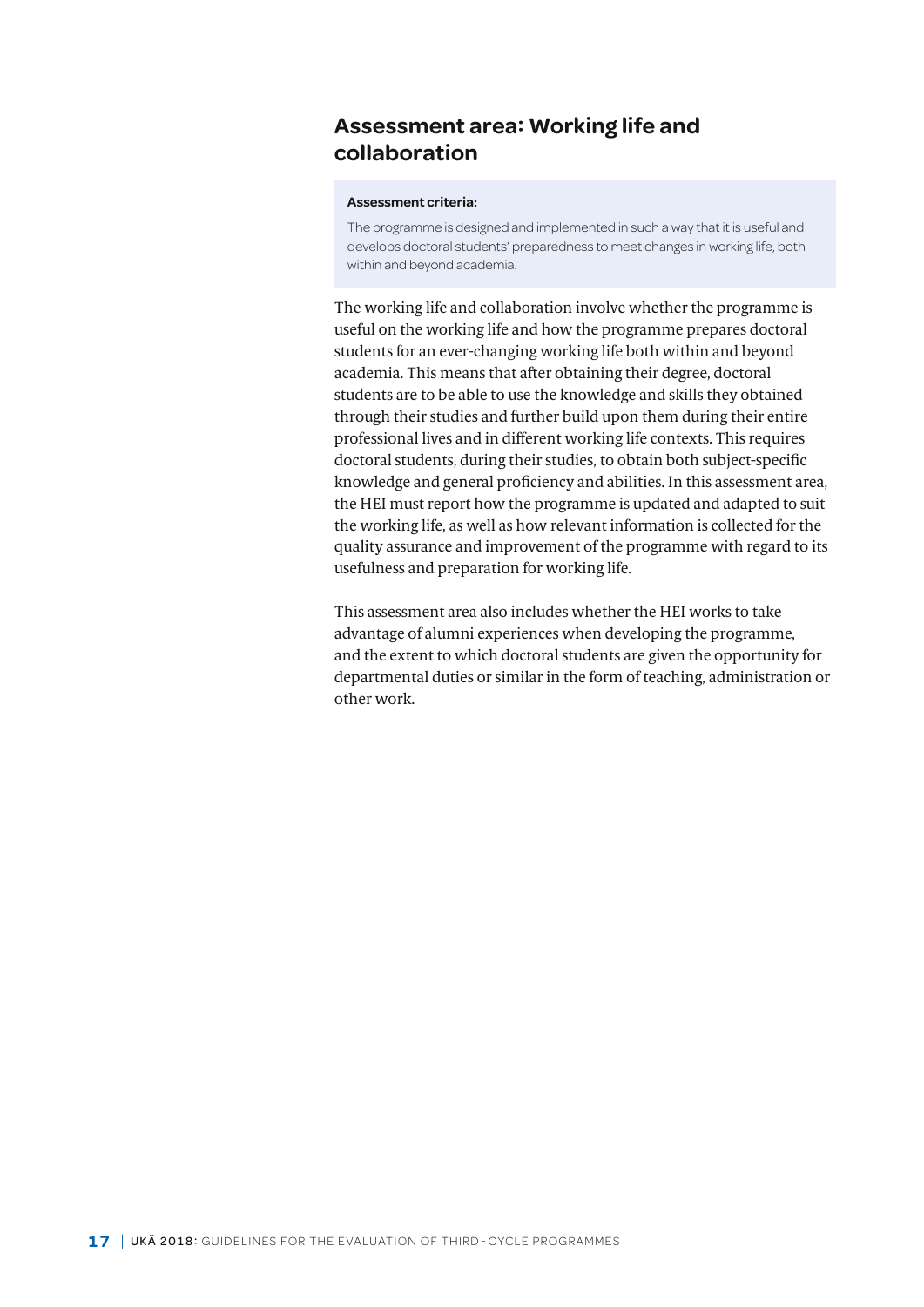<span id="page-17-0"></span>This assessment could also be linked to significant capacities for the workplace, such as communicating, planning, engaging in advanced tasks and adhering to timeframes.

Finally, it is also relevant to see how collaboration takes place through interactions between academia and different types of private or public players in the HEI's community, and also between any workplaces of industry-employed or partner doctoral students.

## **Assessment material**

Assessment material consist of the HEI's self-evaluation with annexes, the general study plan for the third-cycle subject, randomly selected individual study plans and interviews with representatives of the reviewed programme and doctoral students. All assessment materials for the review is to be weighed together. The evaluation also factors in other material which UKÄ produces, see the section 'Other supporting material'.

Theses or documented artistic research projects will not be used as assessment material for the evaluation of third-cycle programmes. UKÄ has concluded that existing external reviews of these are already sufficient, since they have a dissertation and external examination committee members, as stated in the Higher Education Ordinance Chapter 6, sections 33–34.

## **UKÄ Direkt**

All written documents are uploaded and registered by the HEI on UKÄ Direkt, which is the HEIs portal for UKÄ's online case management system. UKÄ will also upload information to UKÄ Direkt that the HEIs need prior to and during the evaluation, for example a user manual for UKÄ Direkt, guidance documents and a self-evaluation template. Each HEI has an administrator for UKÄ Direkt that distributes login information to the HEI's other users and that can answer questions about UKÄ Direkt.

## **The HEI's self-evaluation**

The self-evaluation aims to give the HEI the opportunity to show that the evaluated programme meets the assessment criteria for the assessment areas. The HEI is to describe, analyse, evaluate and, using specific examples, demonstrate how it systematically ensures and follows up the quality of the evaluated programme, and how it ensures that doctoral students have met the qualitative targets upon receipt of the degree. The emphasis of the self-evaluation should be more on an evaluation than on a description. The HEI is to provide examples in the self-evaluation that describe both strengths and identified areas in need of improvement, including planned and implemented measures to further improve the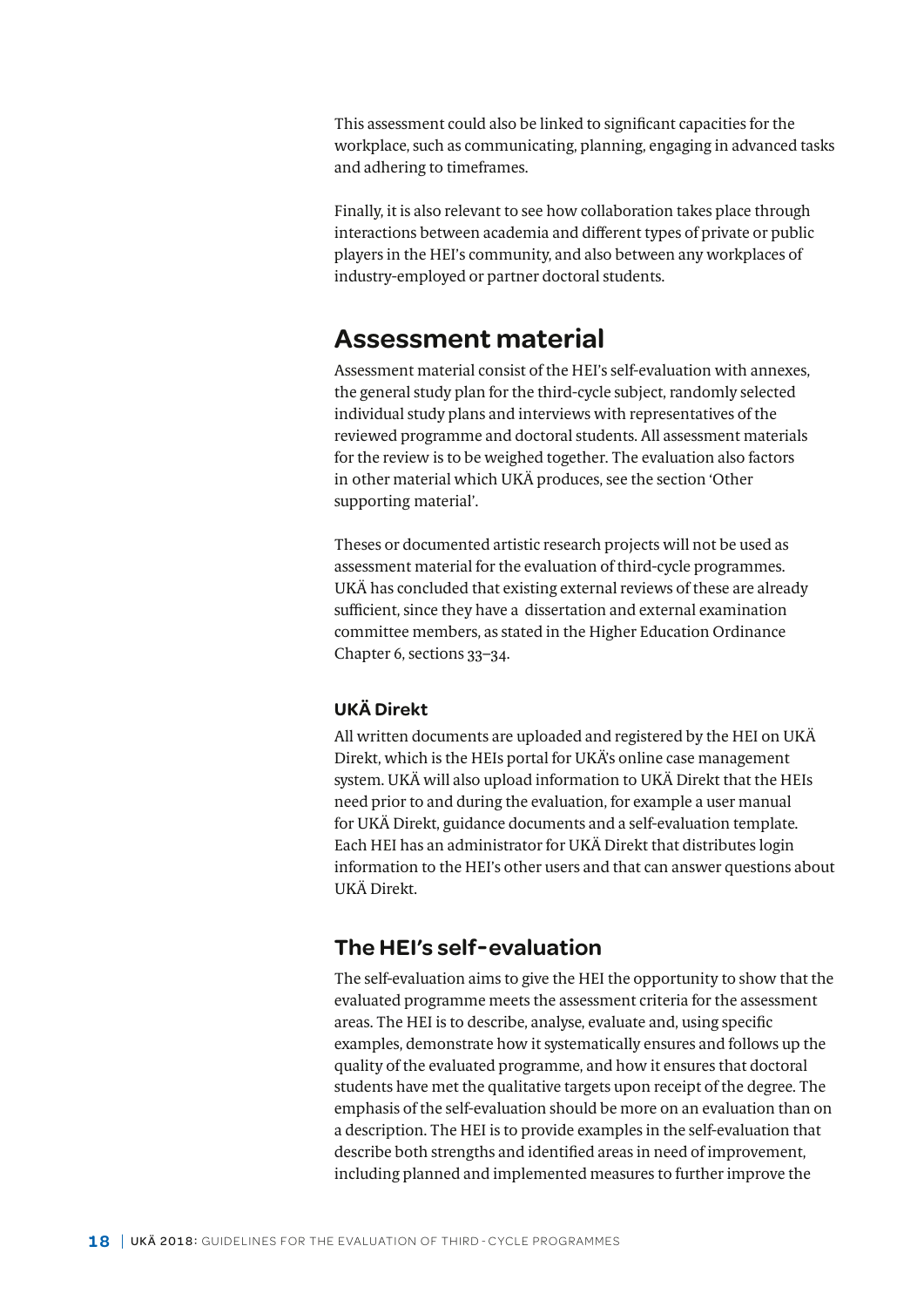<span id="page-18-0"></span>programme and ensure high quality. This is intended to give the assessors an understanding of the programme as a whole and how the internal processes work to drive quality improvements.

The self-evaluation is entered into UKÄ's template and should not exceed 30 pages. To facilitate the evaluation, the HEIs are asked to follow the template structure for their reports. The self-evaluation template can be downloaded from UKÄ Direkt, and the completed self-evaluation can be uploaded and registered to the site 10 weeks after the initial meeting.

#### **Background description**

The self-evaluation begins with a short background description aimed at positioning the programme in a larger context. The background description is to include background factors important for the assessment panel to be aware of and that cannot be directly related to the assessment criteria.

In the background description, the HEI should report on how long the programme has existed and describe its organisation and structure. It is also important to include a description of the third-cycle subject area's content and delimitation with regard to breadth and depth, whether there are different foci within the area, and the relationship of the thirdcycle subject area to current research at the HEI. Other information that is important for assessors to understand is how doctoral students are recruited to the programme and the composition of the supervisor group and doctoral student group (gender, age, focus and linguistic capabilities relevant to the programme). The share of international doctoral students should also be included in the description, as well as whether any doctoral students are located in other cities. What opportunities and challenges have been identified with these and, if so, how have they been handled?

HEIswith a field that includes a third-cycle programme with a subject to be evaluated are to describe the field it has degree-awarding powers and how the third-cycle subject relates to this field.

#### **Annexes to the self-evaluation**

To facilitate a fair evaluation, it is important that the HEI's presentation in the self-evaluation is complete and can be understood without any additional information. Annexes to the self-evaluation consist of tables with information about the number of doctoral students, supervisors and other researchers as well as publication lists (see Annex 1 *Instructions for annexes to the self-evaluationin these guidelines*).

## **General study plans**

Pursuant to section 25 of the Higher Education Ordinance, a HEI authorised to issue degrees at third-cycle level is to decide which subjects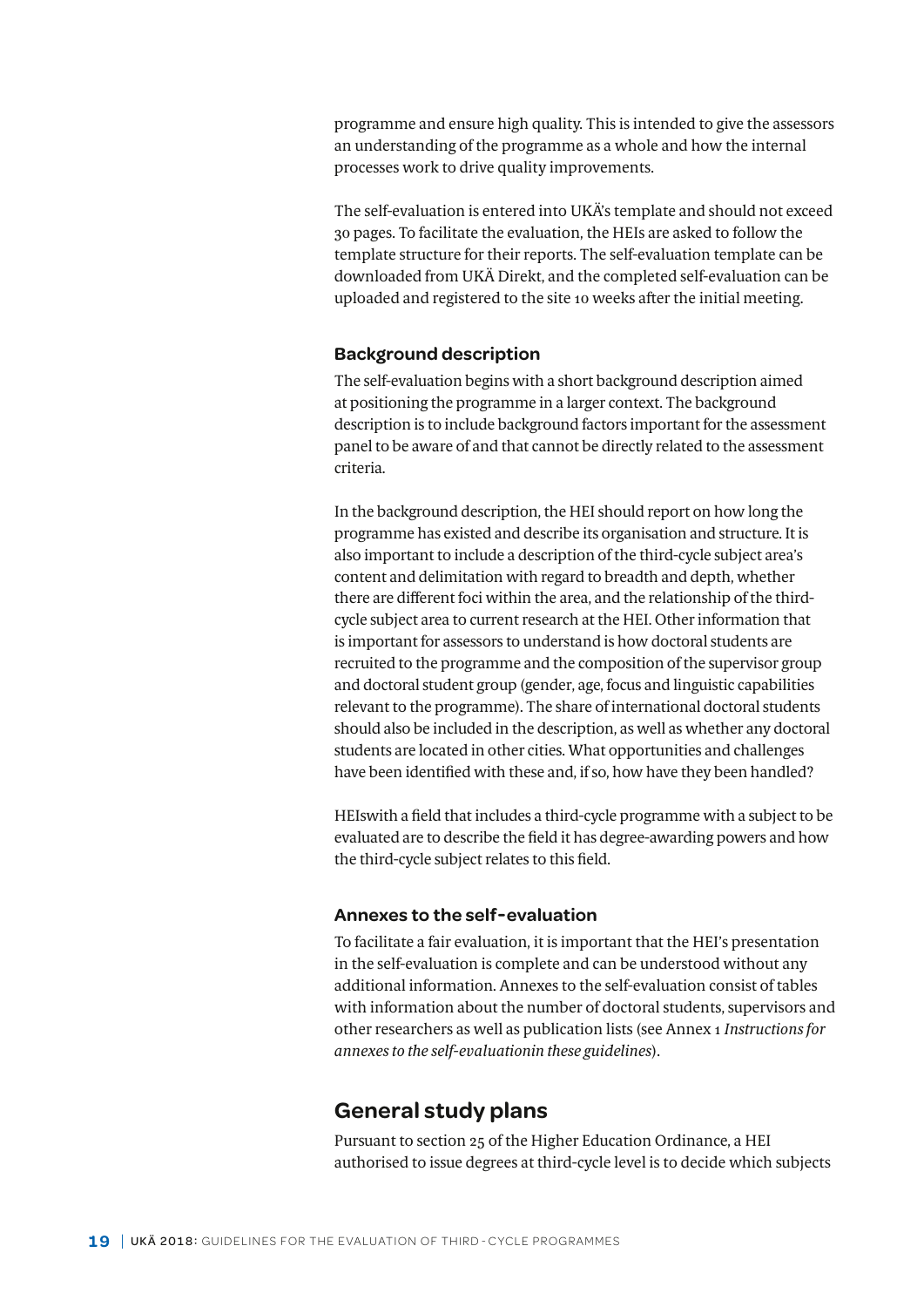<span id="page-19-0"></span>are offered in the third-cycle programme (SFS 2010:1064) according to section 26 of the Higher Education Ordinance, there is to be a general study plan for each subject that is a part of the programme.

The general study plan must specify the main content of the programme, requirements for specific entry requirements and other necessary regulations (pursuant to Section 27).

## **Individual study plans**

A random selection of individual study plans will be reviewed for each programme. The individual study plans are to be archived for all doctoral students. Under the Higher Education Ordinance, these are to be 'reviewed regularly' and 'amended by the HEI to the extent required' (Chapter 6, section 29).

According to the Higher Education Ordinance, the study plan is to include the HEI's and doctoral student's commitments:

- 1. An individual study plan shall be drawn up for each doctoral student.
- 2. The plan shall contain the undertakings made by the HEI.
- 3. The plan shall contain the doctoral student's undertakings regarding the HEI.
- 4. The plan shall contain a timetable for the doctoral student's study programme.
- 5. The plan shall be adopted after consultation with the doctoral student and his or her supervisors. The individual study plan shall be reviewed regularly and amended by the higher education institution to the extent required after consultation with the doctoral student and his or her supervisors.

Individual study plans, and procedures for their review, should therefore be able to provide information about quality assurance and how programmes ensure progress and the doctoral students' achievement of qualitative targets. Individual study plans may also be used for in-depth reviews of the how programmes ensure that the doctoral student achieves the targets, as well as ensuring access to the breadth and depth of the third-cycle programme and education environment. If study plans are managed in a structured and systematic way, they can provide a picture of how the programme ensures that individual doctoral students achieve different targets, for example, through descriptions of courses taken, conferences that the doctoral student has been involved in and other activities. They can also supplement information about the degree of access the doctoral student has to his or her research environment's breadth and depth, for example by describing participation in seminar activities, supervision and so on.

Individual study plans included in an evaluation are randomly selected using a model where a maximum of 16 individual study plans per programme are included. Each HEI uploads to UKÄ Direkt a list of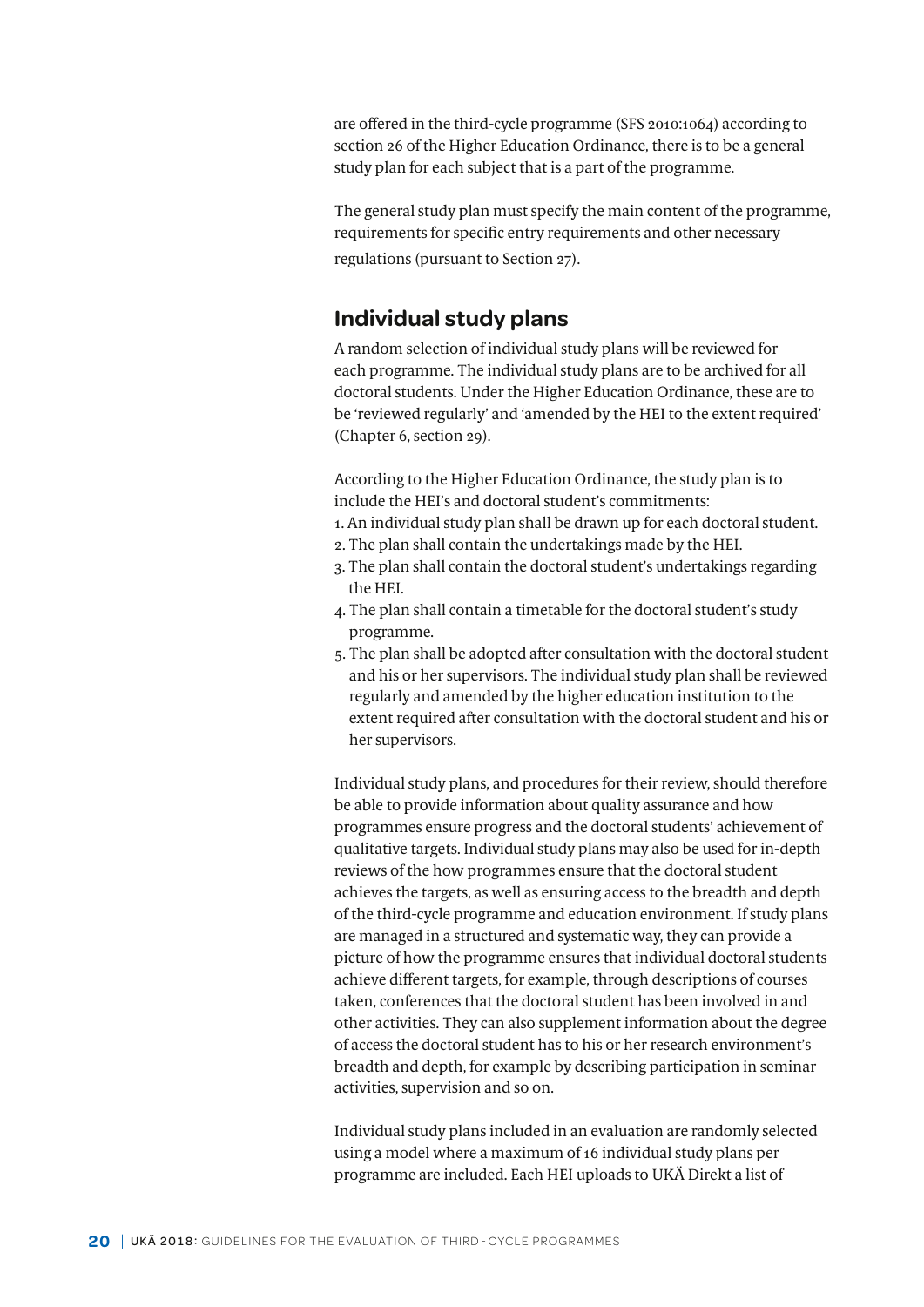<span id="page-20-0"></span>doctoral students whose individual study plans will be included in the evaluation. If there are more than 16 individual study plans, 16 individual study plans are randomly chosen. If no individual study plans are available, the evaluation will be based on other documentation.

## **Course syllabi**

If the HEI feels that syllabi are necessary to strengthen the content of the self-evaluation, they can be uploaded to UKÄ Direkt. Syllabi are only used as supplementary information which the assessment panel can access if it needs to verify or understand anything in greater detail. No other documents are to be attached and uploaded to UKÄ Direkt.

## **Interviews**

Interviews are carried out with representatives of the reviewed programme and with doctoral students enrolled in the programme.

The purpose of the HEI interview is to supplement the overview the assessors have obtained from the self-evaluation, general and individual study plans and other documentation. The assessors are also given an opportunity to confirm that existing information has been properly interpreted. The interview is also an opportunity for the HEI to meet the assessors and submit any supplementary verbal information that clarifies the self-evaluation. The HEI determines who will participate in the interview.

The purpose of the doctoral student interview is to supplement other documentation with the experiences of doctoral students about how well the programme creates sufficient conditions for the students to be able to achieve the qualitative targets. Furthermore, the doctoral student interviews may bring to light areas that the assessors need to pay particular attention to when assessing the quality of the programme.

Doctoral students to be interviewed should preferably be appointed by a doctoral student organisation that either belongs to a doctoral student union or has union status at the HEI. If the doctoral student union is unable to recruit doctoral students, UKÄ, in consultation with the HEI's quality officer or other designated person, will ensure that doctoral students are recruited for the interviews.

Interviews with both representatives of the HEI and doctoral students are carried out in the form of web meetings. The interviews may vary in length depending on how many questions the assessment panel wishes to ask. The assessors interview doctoral students first, followed by teacher representatives, and finally management representatives. Both the HEI and the doctoral students will be given instructions for the interview about two weeks before it takes place. The doctoral students will also receive the HEI's self-evaluation well before the interview. The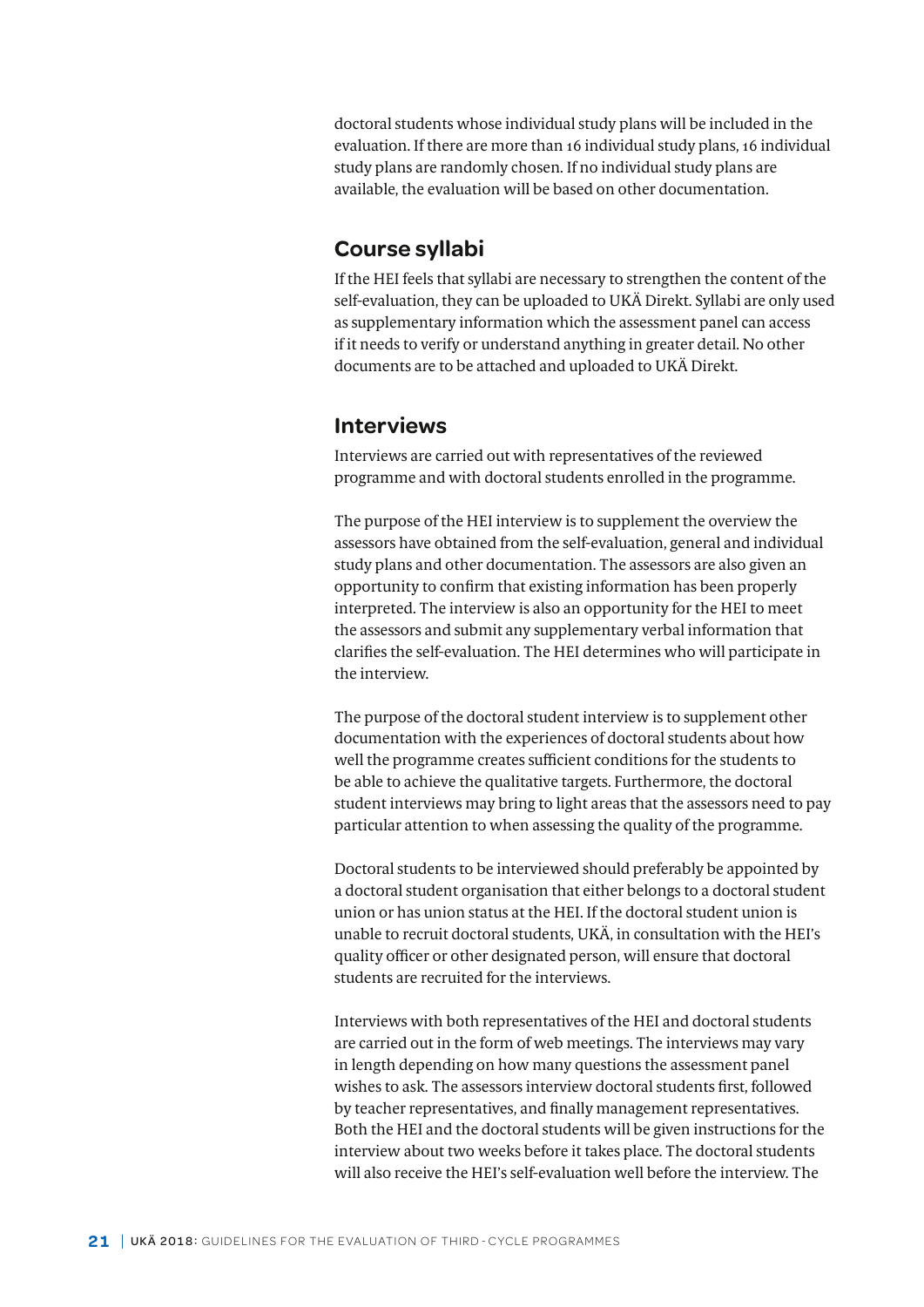<span id="page-21-0"></span>project manager at UKÄ will be informed about the HEI representatives (not doctoral students) chosen for participation in web interviews approximately one week prior to the date of the interview.

## **Other supporting material**

Prior to the evaluations, UKÄ produces support documents about the programme that is relevant for the assessment areas to be evaluated. Where relevant, these documents are to be considered by both the HEI and the assessment panel. For example, this could be official statistics showing the student completion rate and establishment level, previous inspection cases, appraisals of degree-awarding powers and previous programme evaluations. The material then serves as a basis for discussions and questions during the interview. The material will be available for the HEI in UKÄ Direkt in conjunction with the initial meeting. The material serves as a basis for discussions and questions during the interview. The HEI may also comment on the material in the self-evaluation.

## **Assessment panels**

The assessors are recruited according to the usual nomination procedure in collaboration with the HEIs, doctoral student unions (via the Swedish National Union of Students, SFS) and working life organisations. UKÄ, however, appoints the assessment panels. Collectively, the panel is to have sufficiently broad and extensive expertise to assess all assessment areas included in the evaluation.

The assessment panels usually consist of:

- external experts
- doctoral student representatives
- employer and working life representatives.

The collective knowledge and experience of the experts and employer, working life and doctoral student representatives allow the assessment panels to make joint assessments of the assessment areas included in the evaluation. The experts should have extensive expertise and experience with the design of third-cycle education and with the third-cycle subject under evaluation. The role of the doctoral student representative is to support the doctoral student perspective, participate in the assessment of all assessment areas included in the evaluation, and add their perspective as doctoral students. The role of the working life representative is primarily, based on the working life perspective together with the rest of the assessment panel, to assess the usefulness and working life preparedness resulting from the evaluated programmes.

As a quality assurance measure, the HEIs can comment on the assessment panel's composition, for example, to point out conflicts of interest, before the panel is officially appointed by UKÄ.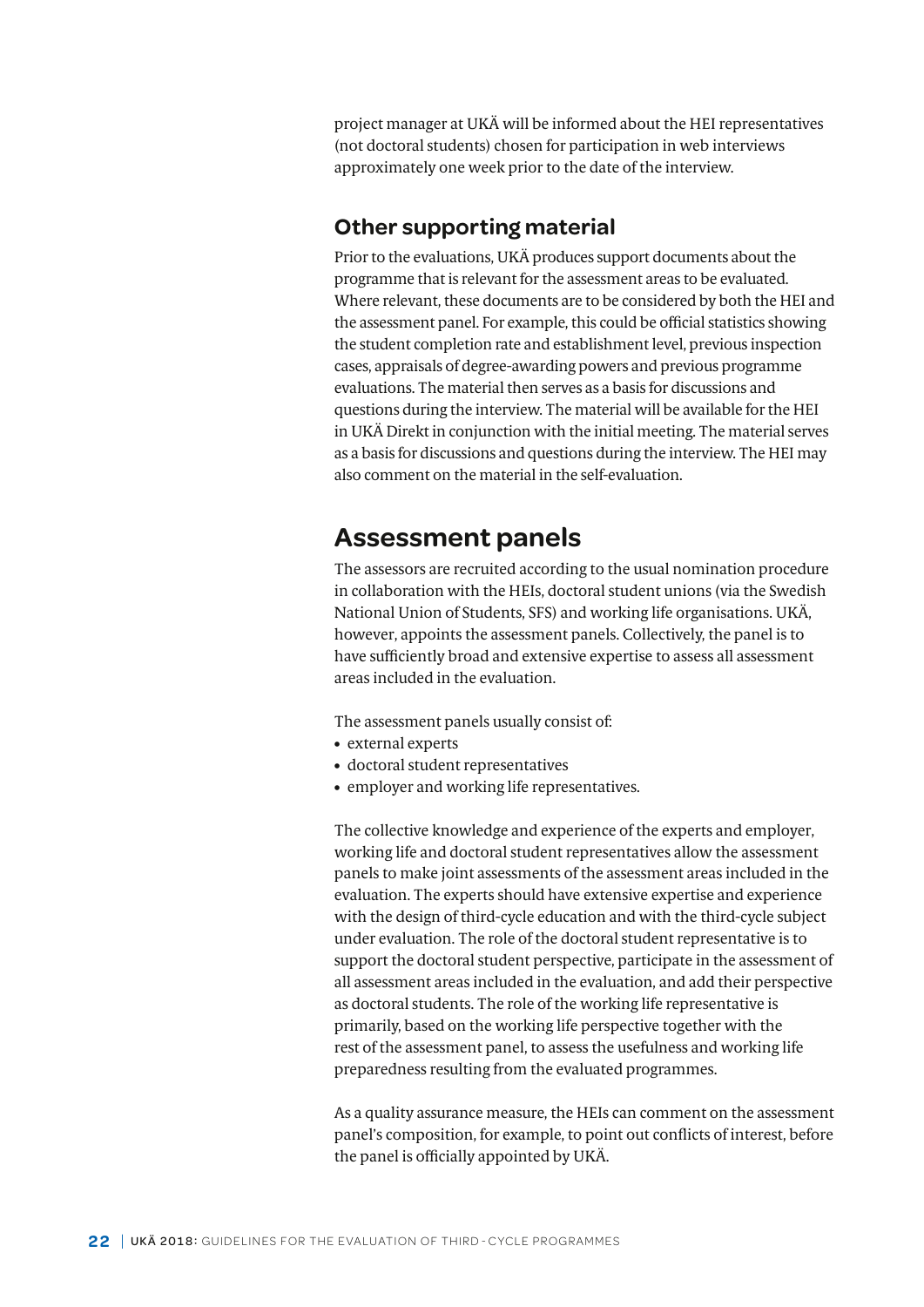The assessors will attend a training programme in UKÄ's evaluation and working methods. The training programme aims to clarify the assignment and expectations and is usually done together with several evaluation projects within the same component and review round. The training includes an orientation about the laws, ordinances and ESG which the assessors must consider, a review of UKÄ's quality assurance system, and the assessment areas and assessment criteria that are connected to the relevant evaluation. The training programme also covers interview techniques and addresses gender equality issues.

The assessors' assignment is to:

- discuss the assessment areas and assessment criteria
- participate in meetings during the entire evaluation process
- as a group, be represented at the initial meeting with the HEIs to be included in the evaluation
- review the different assessment material and explain their assessmentsin writing
- • jointly prepare questions for interviews with doctoral students, supervisors and the HEI's administration
- • summarise the assessments in a joint statement including the assessment panel's proposed overall judgement and proposed decision.
- •
- gemensamt förbereda frågor till intervjuer med doktorander, handledare och ledning vid lärosätet
- sammanfatta bedömningar i ett gemensamt yttrande inklusive bedömargruppens förslag till samlat omdöme och förslag till beslut.

A special assessor handbook<sup>3</sup> describes, among other things, the assessment panel's role in the review process and the primary steps in the implementation of the reviews. Together with the guidelines for each

<sup>3</sup> This handbook is available on UKÄ's website, www.uka.se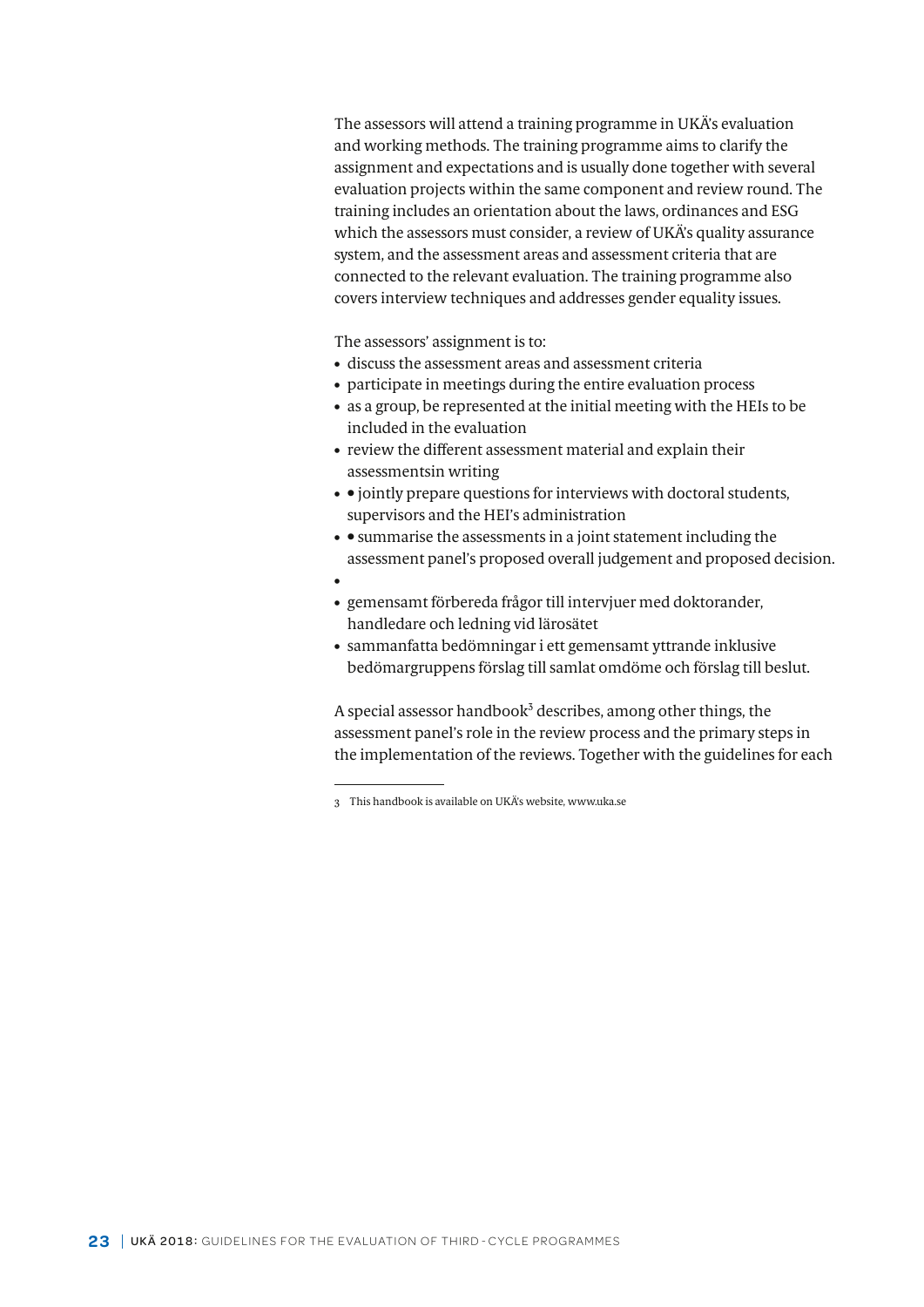<span id="page-23-0"></span>individual component, this handbook aims to serve as support for the assignment as an assessor and in the assessment work.

# **Initial meeting**

As a first step in the evaluation process, UKÄ requests an introductory, initial meeting for representatives from each HEI, a representative for the assessment panels (usually the chairperson) and staff from UKÄ.

The overall objective of this introductory meeting is to provide the HEIs with a solid understanding of the evaluation and its content, focus and implementation. The meeting gives the HEIs a chance to ask UKÄ and assessment panel representatives questions about the assessment criteria and the evaluation process.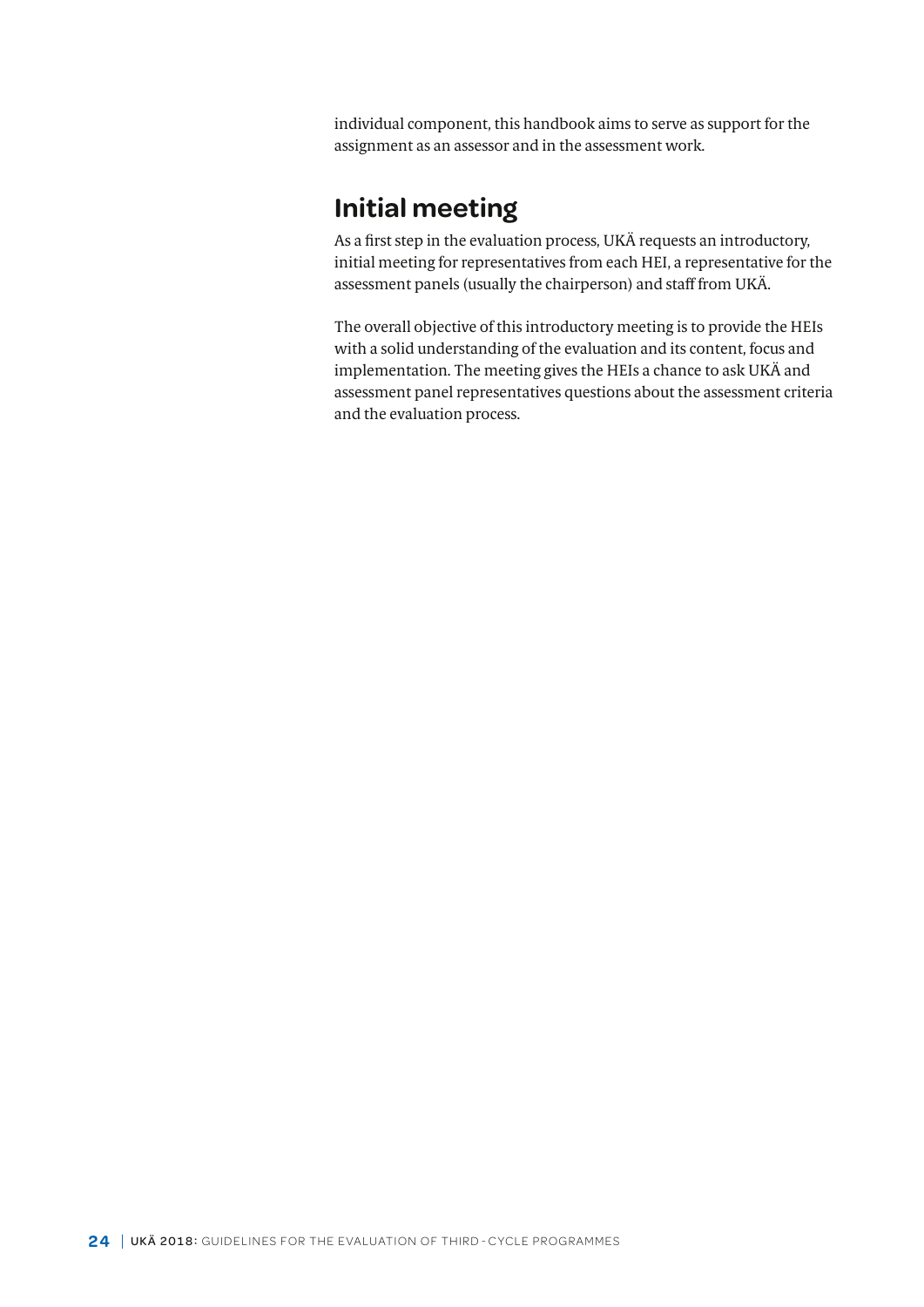<span id="page-24-0"></span>During the meeting, UKÄ also presents other assessment material included in the evaluation, the assessment panel's composition and a schedule for the evaluation.

## **Report and decision**

## **Assessment panel's report**

All material will be considered in the assessment panel's assessment of how well the programme fulfils the assessment criteria for the reviewed assessment areas. All included assessment areas must be judged as satisfactory for the programme to be assessed as maintaining high quality.

The assessment panel's determinations and reasoning are to be clearly presented in a report. This report will serve as feedback to the HEI on areas needing development and good examples identified by the assessors. Furthermore, anything judged to have insufficient quality is to be clearly stated.

## **Sharing of assessment panel's report**

The assessment panel's draft report will be sent to the HEI for comment before UKÄ makes its final decision. The purpose of this is to give HEIs the opportunity to check the contents and comment on any factual mistakes in the report. The period for comment is three weeks. The assessors read the HEI's responses and make changes to the report where relevant. The HEI's written response will be attached to the report.

## **Decision**

The final report from the assessment group forms the basis for UKÄ's decision.

The overall assessment is given on a two-point scale. Supported by the assessor panel's report, UKÄ will decide if the programme maintains high quality or if the programme is under review. If a programme is under review, this means that UKÄ is also questioning the degree-awarding powers in the relevant third-cycle subject area. Information on decisions is published at www.uka.se.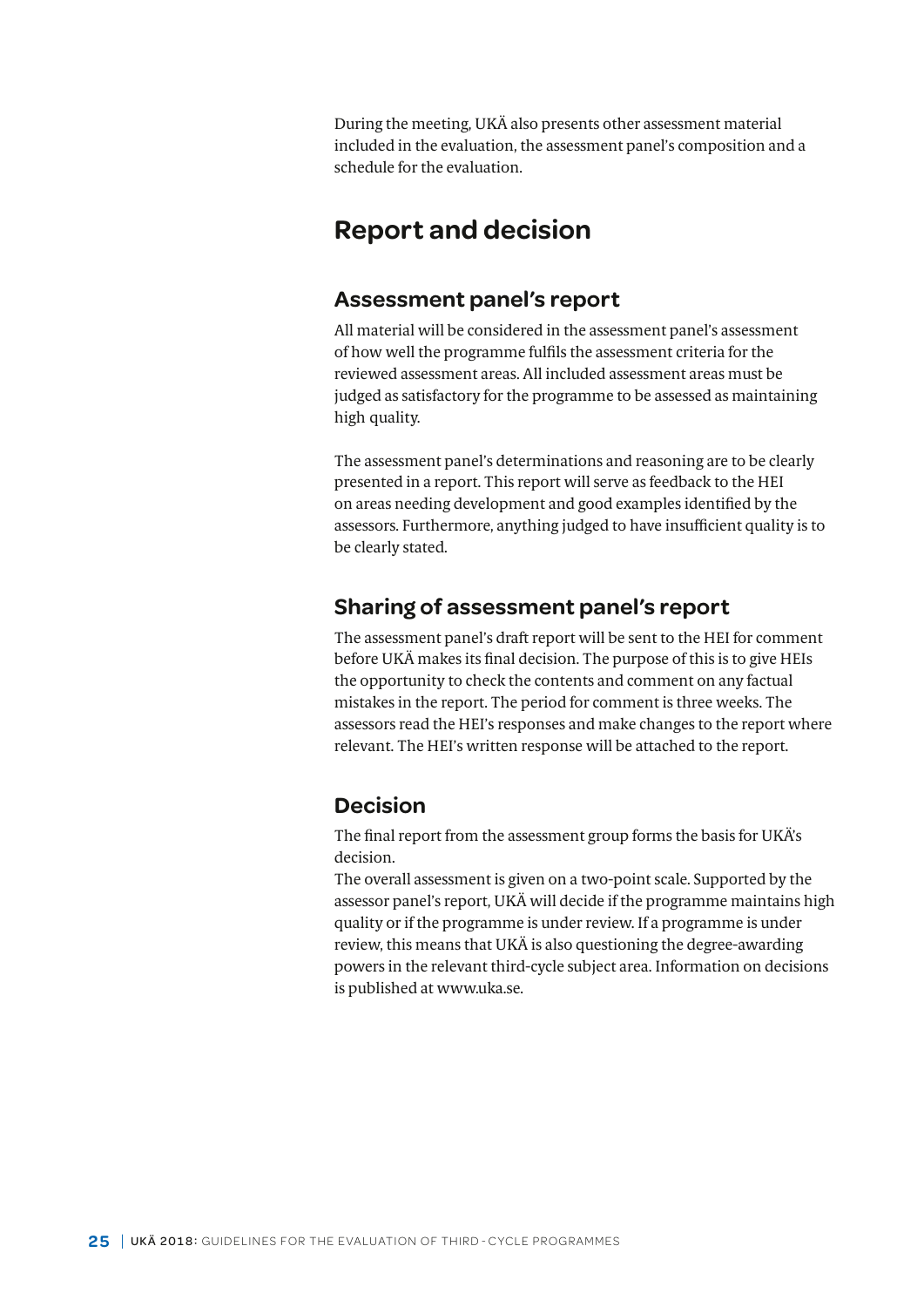The following diagram illustrates the process of the programme evaluations.



## **Follow-up**

As with previous evaluation systems, HEIs with programmes under review will have one year to address the deficiencies and submit a measure report to UKÄ. To review the HEI's report of measures taken, UKÄ appoints a panel of assessors which, if necessary, can request additional documentation and require an interview if they consider that the material is not sufficient to make an assessment. When the panel considers that it has an adequate basis, the taken measures are evaluated and a report is then submitted to UKÄ.

Supported by the assessor panel's report, UKÄ will decide if the programme now maintains high quality or if the degree-awarding powers are to be revoked. UKÄ makes decisions for state HEIs, except for the Swedish University of Agricultural Sciences and the Swedish Defence University. For independent higher education providers, the Swedish University of Agricultural Sciences and the Swedish Defence University, the assessment panel's report and UKÄ's position are submitted to the Government for decision.

In cases where a state HEI has its degree-awarding powers revoked, enrolled students who have already begun their studies have a right to complete the education (Chapter 1, section 14 of the Higher Education Act).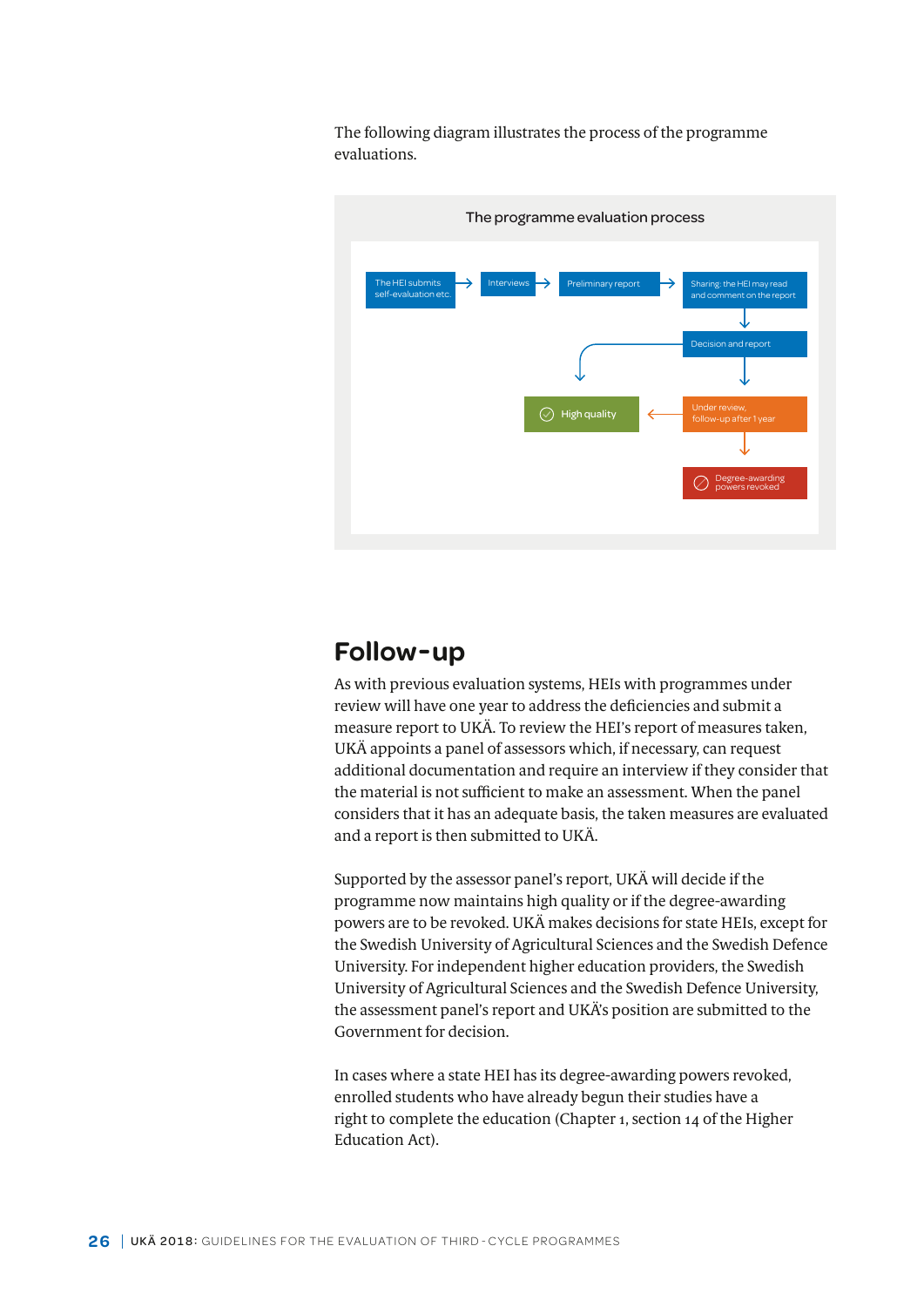<span id="page-26-0"></span>The HEIs may also terminate the programme under review. In such cases, the HEI is to notify UKÄ of its decision to terminate the programme under review no later than the last day for submitting the report of measures taken. The case will then be closed. If the decision to terminate the programme comes in after the last day to submit a measure report, the case will then not be closed. In these cases, UKÄ will conduct a follow-up and examine the question of degree-awarding powers for the relevant programme.

UKÄ believes that it is also important to follow-up those programmes that have been judged high quality. The forms for this type of follow-up may vary and could range from surveys and telephone interviews to feedback conferences and other types of follow-up activities.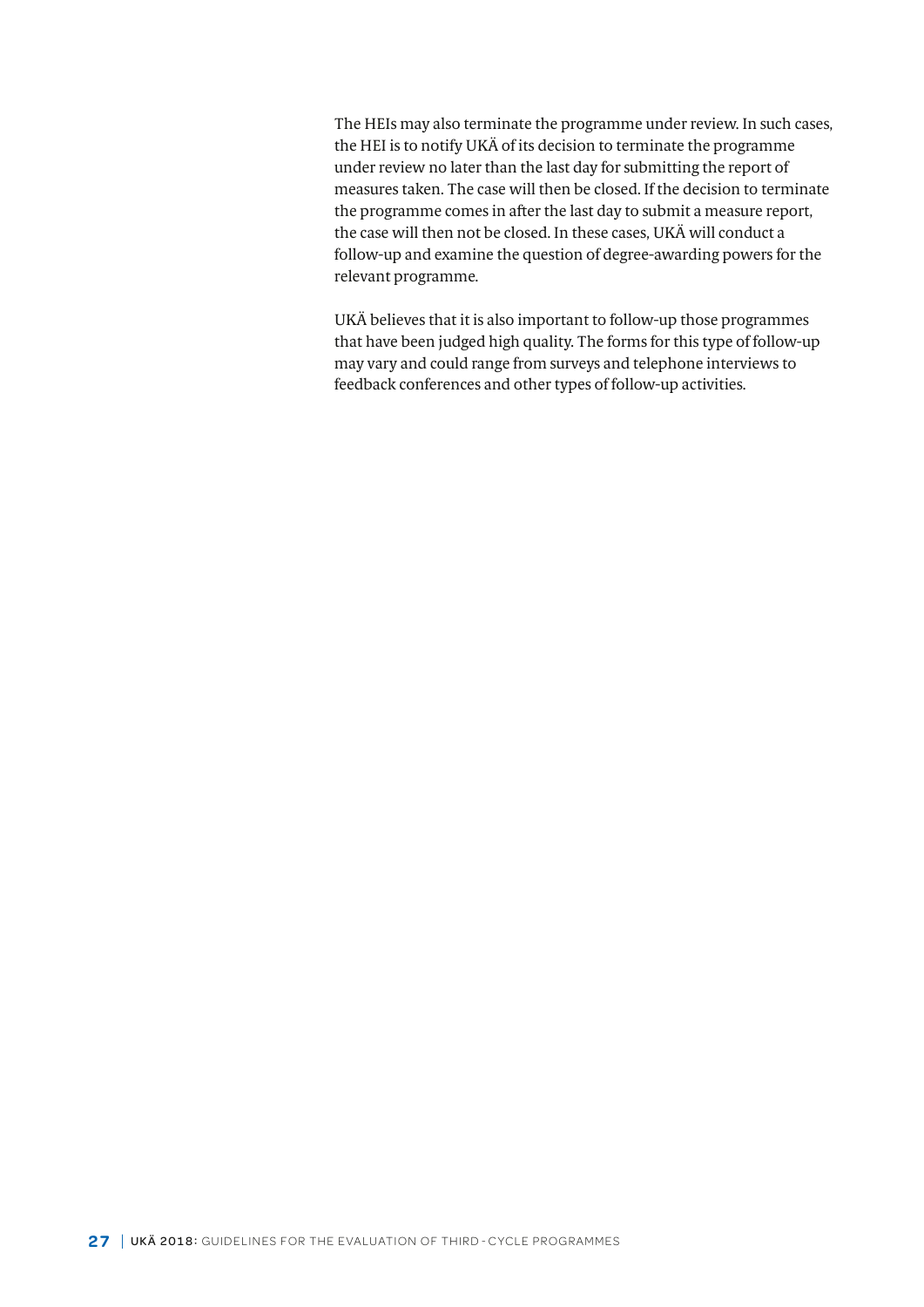# <span id="page-27-0"></span>Annex 1. Instructions for selfevaluation annexes

## **Table 1a**

Use Table 1a to report all enrolled and registered doctoral students during spring semester 2018. Do not list doctoral students who were admitted more than 15 years ago, i.e. earlier than spring semester 2003. State here all doctoral students who do not have study leave included in their studies. The purpose of the tables is to give the assessors a picture of the doctoral students in the specific third-cycle programme today. The first column contains the doctoral student's name. UKÄ also wants to know to which third-cycle subject the doctoral student is enrolled. The columns relating to the year of birth, gender and year of admission are intended to give the assessors information about the composition of the doctoral student group. The current funding form refers to spring semester 2018. The different forms of funding are shown in the table footer. Also specify the extent if the student has more than one type of funding. If you have revised the general study plan (GSP), mark which doctoral students have not gone over to the currently applicable GSP.

## **Table 1b**

In Table 1b, provide data on doctoral students who have obtained their doctoral or licentiate degree in the last five years. The purpose of the table is to give the assessors a picture of the student completion rate in the specific third-cycle programme as well as dissertation subject. In the column 'Year degree was obtained', write whether this pertains to a licentiate or doctoral degree, i.e. 2016 (lic.), 2014 (doc.). An individual may therefore appear in the table twice. A doctoral student listed in Table 1a may also be included in Table 1b with their licentiate degree.

## **Table 2**

Use Table 2 to present active senior supervisors and active supervisors who are not senior supervisors (deputy supervisors). The purpose of the table is to give the assessors a picture of the third-cycle programme environment, the composition of the supervisor group and its continuity and stability. In the 'position' column, also indicate whether the supervisors have any other qualifications you want to highlight, for example 'senior lecturer (associate professor)'. Information about gender, date of birth, third-cycle education and research subjects gives assessors a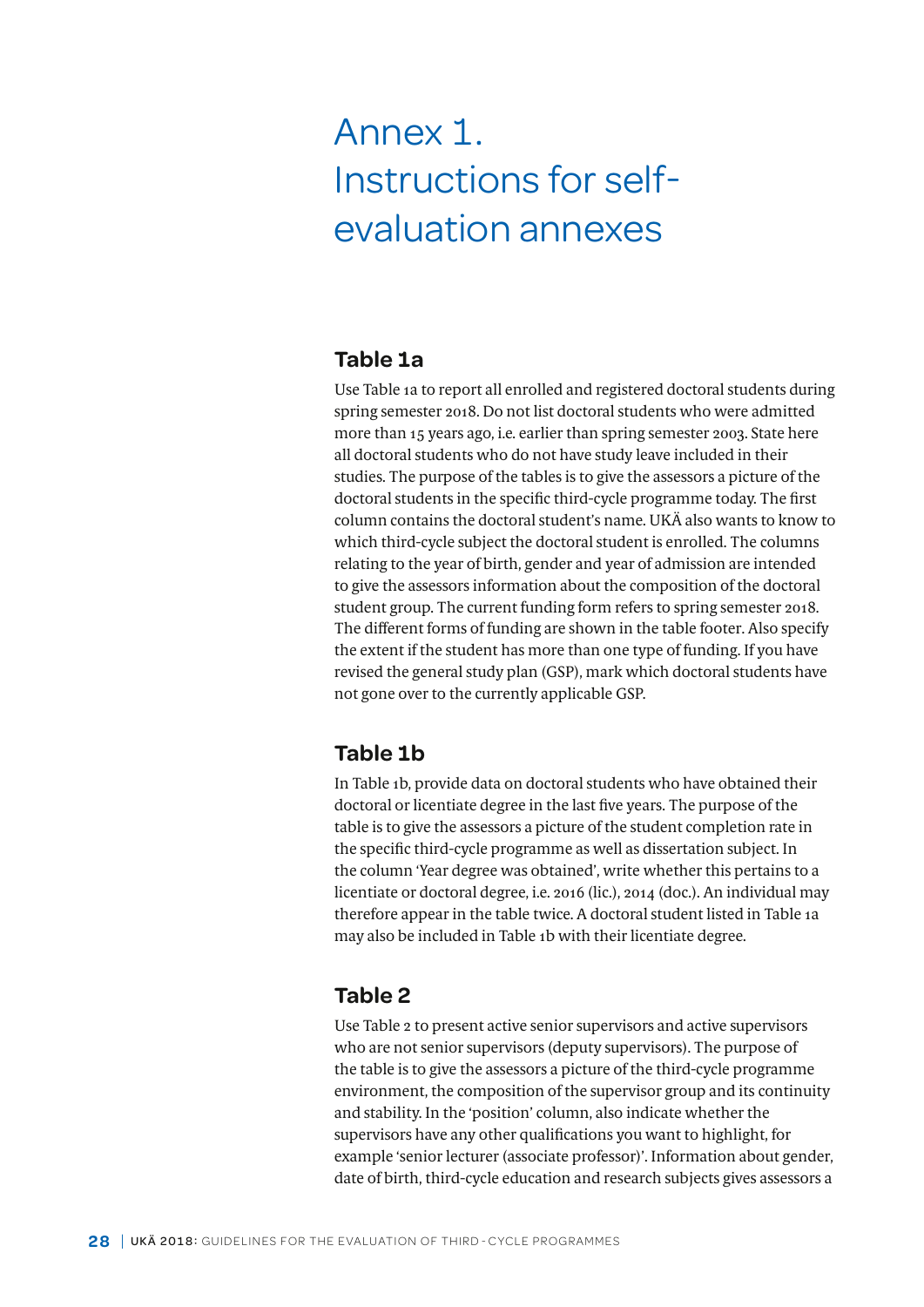<span id="page-28-0"></span>picture of the composition of the supervisor team, and information about the scope of their employment informs about continuity and stability in the programme. In the column Scope of position at the HEI (per cent), for supervisors employed at another HEI write '0% – active at another HEI'. The column 'research field' refers to which subject the person's position or employment is within.

## **Table 3**

Use Table 3 to list other researchers, including post-doctoral researchers, associated with the third-cycle programme. The purpose of the table is to give the assessors additional information about the third-cycle programme environment if the HEI considers this necessary to provide more information. Please specify clearly how the expertise of these researchers benefits the doctoral students. Explain how these researchers are a part of the third-cycle programme environment. In the 'position' column, also indicate whether the person has any other qualifications you want to highlight, for example 'senior lecturer (associate professor)'. The column 'research field' refers to which subject the person's employment is within.

## **Publications/accepted works\***

Publication lists and lists of accepted works may for example verify the quality and scope of the research/artistic research, the research activity in the environment, and the opportunities of supervisors and teachers to conduct research/artistic research. They mayalso demonstrate the breadth and depth of the third-cycle programme environment and of collaborations with the community.

### **Publications/accepted works\* doctoral students**

List a maximum of 10 publications and/or accepted works for the doctoral students named in Table 1a. In cases in which doctoral students have been inactive for two years or more, the publications of these doctoral students do not need to be included in the list. Conference presentations can be included, as well as popular science publications.

### **Publications/accepted works\* supervisors**

List a maximum of 10 publications and/or accepted works for the supervisors named in Table 2. Mark peer-reviewed publications with an asterisk (\*). Conference presentations can be included, as well as popular science publications

### **Publications/accepted works\* other researchers**

List a maximum of 10 publications and/or accepted works for the researchers named in Table 3. Mark peer-reviewed publications with an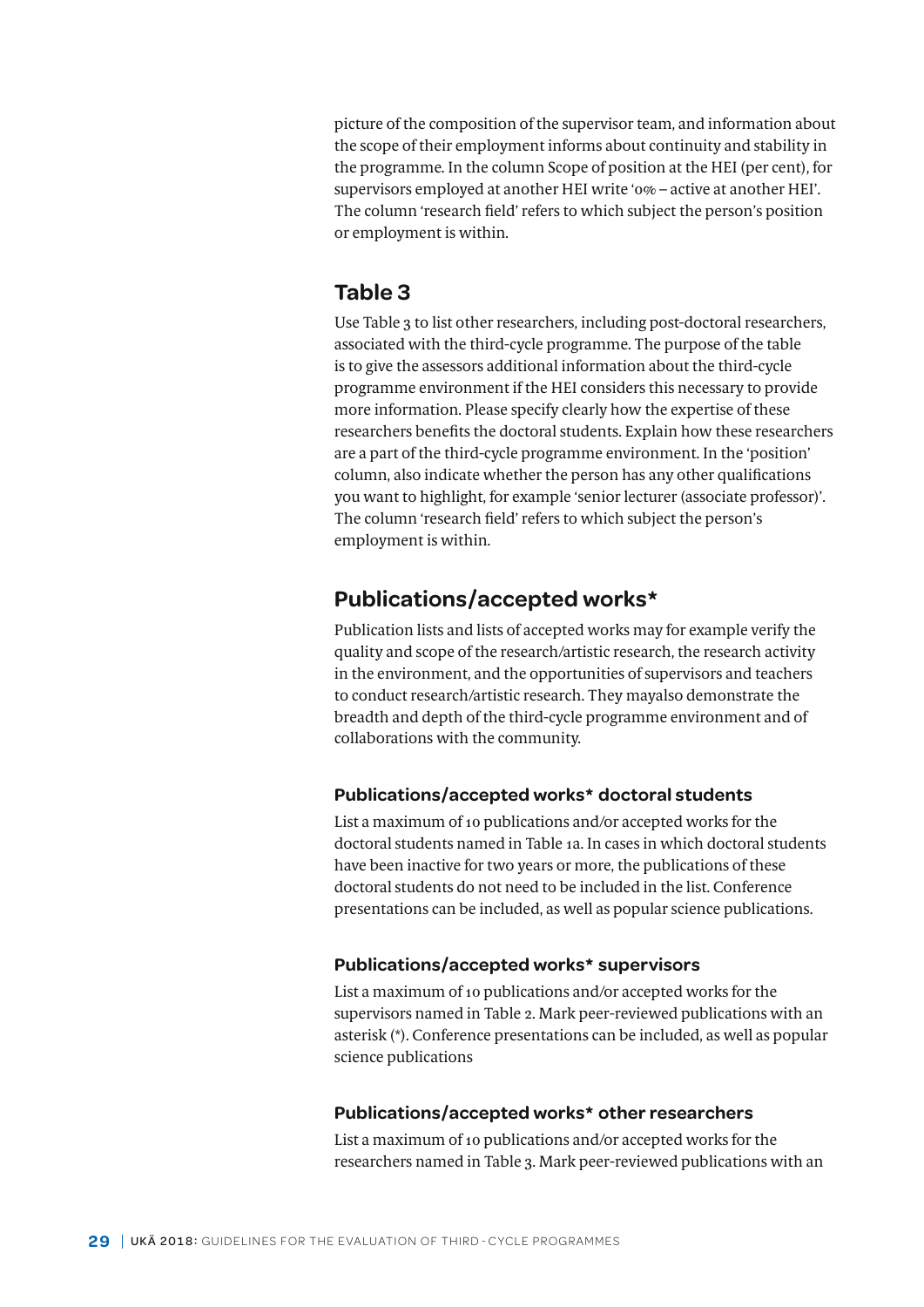<span id="page-29-0"></span>asterisk (\*). Conference presentations can be included, as well as popular science publications.

## **Course syllabi**

Syllabi may be attached as an annex to the self-evaluation in cases in which the HEI finds them relevant for the evaluation.

## **Uploading to UKÄ Direkt**

All of the tables are to be uploaded in Excel format to the UKÄ Direkt portal. Publication lists and any syllabi are to be uploaded in Word or PDF format.

In the list of individual study plans uploaded to UKÄ Direkt, only list doctoral students who have been active *in the past two years*. Doctoral students who participate as assessors in the evaluation are not to be listed in UKÄ Direkt.

Artistic work: All types of artistic works, including recordings and live performances. This includes fiction, musical compositions, visual art, design/architecture, handicrafts, artists' books, film, video, TV, radio, performance, theatre, music, dance and circus.

Curated/produced exhibition: This includes curated/produced exhibitions and events, for example thematically organised music festivals, in which the originator is associated with the HEI. .

<sup>\*</sup> For accepted works, see SwePub's definition of artistic output with two subcategories: artistic works and curated/produced exhibition.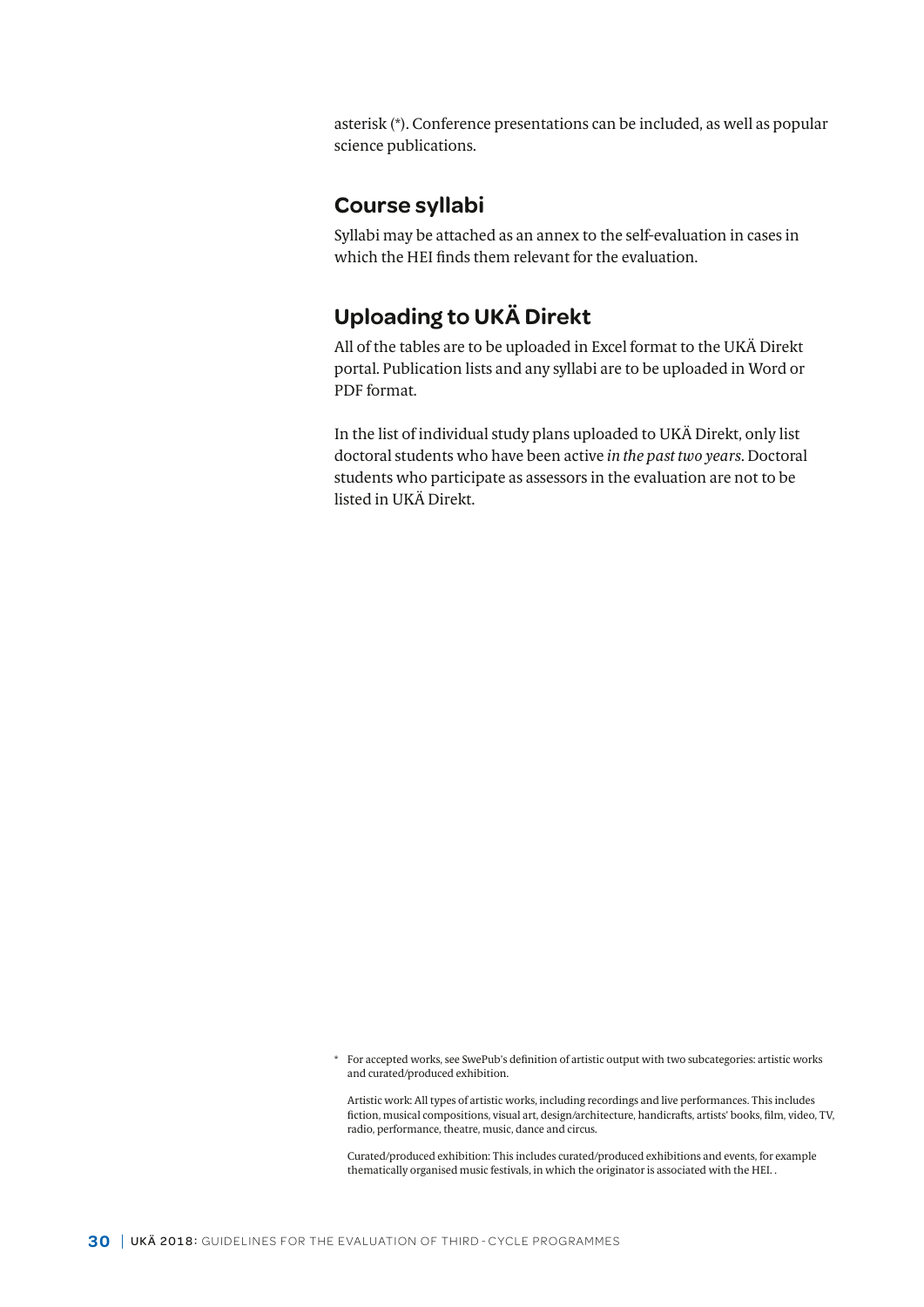# <span id="page-30-0"></span>Annex 2. Third-cycle qualifications General qualifications

# **Degree of Licentiate [Licentiatexamen]**

## **Scope**

A Degree of Licentiate is awarded eitherafter a third-cycle student has completed a study programme of at least 120 credits in a subject in which third-cycle teaching is offered, orafter a third-cycle student has completed one part comprising at least 120 credits of a study programme intended to conclude with the award of a PhD, if a higher education institution decides that a Degree of Licentiate of this kind may be awarded at the institution.

## **Outcomes**

### **Knowledge and understanding**

For a Degree of Licentiate the third-cycle student shall demonstrate knowledge and understanding in the field of research including current specialist knowledge in a limited area of this field as well as specialised knowledge of research methodology in general and the methods of the specific field of research in particular.

### **Competence and skills**

For a Degree of Licentiate the third-cycle student shall

- demonstrate the ability to identify and formulate issues with scholarly precision critically, autonomously and creatively, and to plan and use appropriate methods to undertake a limited piece of research and other qualified tasks within predetermined time frames in order to contribute to the formation of knowledge as well as to evaluate this work
- demonstrate the ability in both national and international contexts to present and discuss research and research findings in speech and writing and in dialogue with the academic community and society in general, and
- demonstrate the skills required to participate autonomously in research and development work and to work autonomously in some other qualified capacity.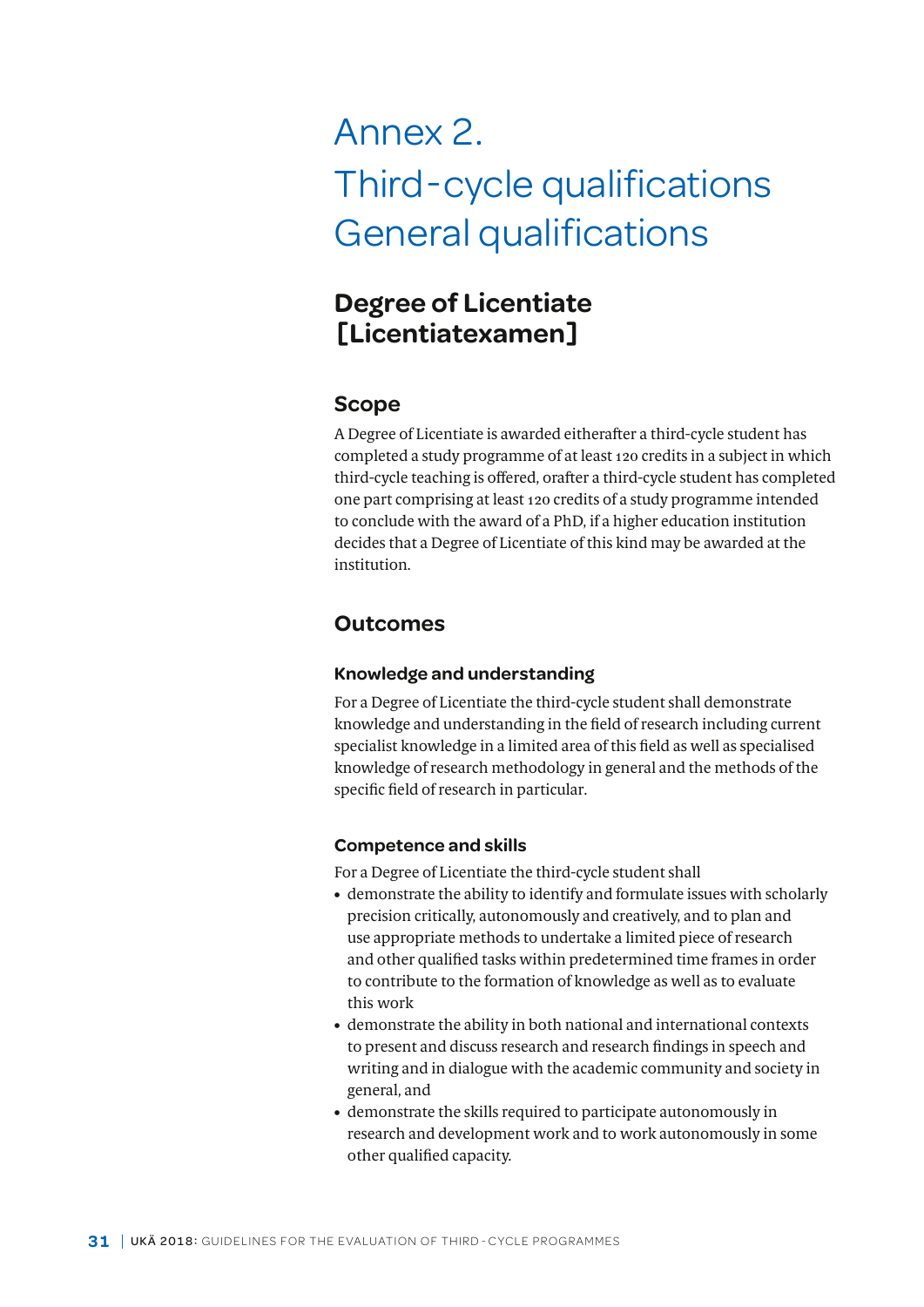#### **Judgement and approach**

For a Degree of Licentiate the third-cycle student shall

- demonstrate the ability to make assessments of ethical aspects of his or her own research
- demonstrate insight into the possibilities and limitations of research, its role in society and the responsibility of the individual for how it is used, and
- demonstrate the ability to identify the personal need for further knowledge and take responsibility for his or her ongoing learning..

#### **Thesis**

For a Degree of Licentiate the third-cycle student shall have been awarded a pass grade for a research thesis of at least 60 credits.

#### **Miscellaneous**

Specific requirements determined by each higher education institution itself within the parameters of the requirements laid down in this qualification descriptor shall also apply for a Degree of Licentiate with a defined specialisation.

## **Degree of Doctor**

### **Scope**

A Degree of Doctor is awarded after the third-cycle student has completed a study programme of 240 credits in a subject in which thirdcycle teaching is offered.

## **Outcomes**

#### **Knowledge and understanding**

For the Degree of Doctor the third-cycle student shall

- demonstrate broad knowledge and systematic understanding of the research field as well as advanced and up-to-date specialised knowledge in a limited area of this field, and
- demonstrate familiarity with research methodology in general and the methods of the specific field of research in particular.

#### **Competence and skills**

For the Degree of Doctor the third-cycle student shall

• demonstrate the capacity for scholarly analysis and synthesis as well as to review and assess new and complex phenomena, issues and situations autonomously and critically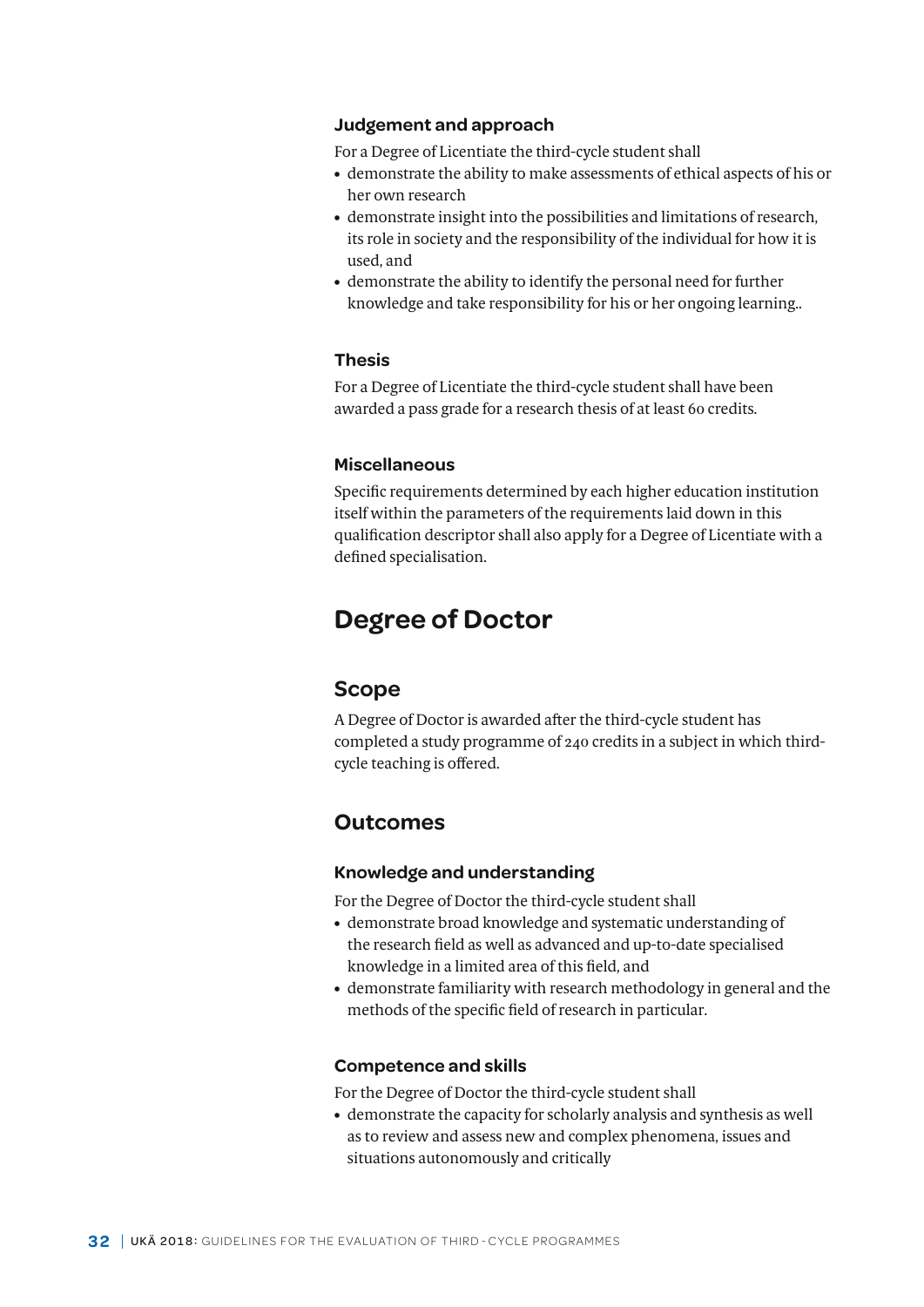- demonstrate the ability to identify and formulate issues with scholarly precision critically, autonomously and creatively, and to plan and use appropriate methods to undertake research and other qualified tasks within predetermined time frames and to review and evaluate such work
- demonstrate through a dissertation the ability to make a significant contribution to the formation of knowledge through his or her own research
- demonstrate the ability in both national and international contexts to present and discuss research and research findings authoritatively in speech and writing and in dialogue with the academic community and society in general
- demonstrate the ability to identify the need for further knowledge and
- demonstrate the capacity to contribute to social development and support the learning of others both through research and education and in some other qualified professional capacity.

#### **Judgement and approach**

For the Degree of Doctor the third-cycle student shall

- demonstrate intellectual autonomy and disciplinary rectitude as well as the ability to make assessments of research ethics, and
- demonstrate specialised insight into the possibilities and limitations of research, its role in society and the responsibility of the individual for how it is used.

### **Research thesis (doctoral thesis)**

For the Degree of Doctor the third-cycle student shall have been awarded a pass grade for a research thesis (doctoral thesis) of at least 120 credits.

#### **Miscellaneous**

Specific requirements determined by each higher education institution itself within the parameters of the requirements laid down in this qualification descriptor shall also apply for a Degree of Doctor with a defined specialisation. (SFS 2013:617)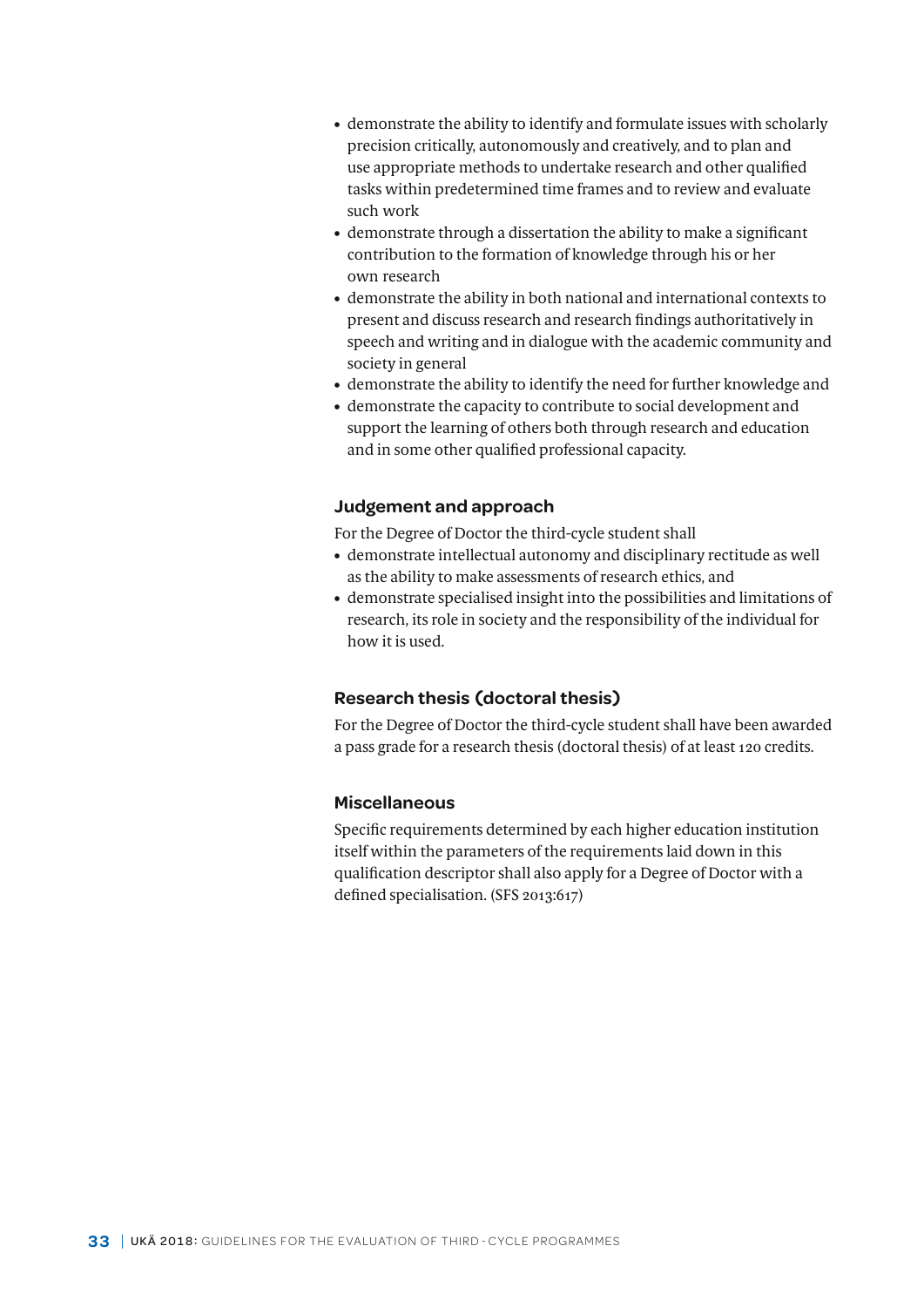# **Qualifications in the fine, applied and performing arts**

# **Degree of Licentiate in the fine, applied and performing arts [Konstnärlig licentiatexamen]**

## **Scope**

A Degree of Licentiate in the fine, applied and performing arts is awarded eitherafter a third-cycle student has completed a study programme of at least 120 credits in a subject in which third-cycle teaching is offered, orafter a third-cycle student has completed one part comprising at least 120 credits of a study programme intended to conclude with the award of a Degree of Doctor in the fine, applied and performing arts, if a higher education institution decides that a Degree of Licentiate in the fine, applied and performing arts of this kind may be awarded at the institution.

## **Outcomes**

### **Knowledge and understanding**

For a Degree of Licentiate in the fine, applied and performing arts the third-cycle student shall

• demonstrate knowledge and understanding in the field of research including current specialist knowledge in his or her artistic field as well as specialised knowledge of research methodology in general and the methods of the specific field of research in particular.

### **Competence and skills**

For a Degree of Licentiate in the fine, applied and performing arts the third-cycle student shall

- demonstrate creative capacity in his or her artistic field
- demonstrate the ability to identify and formulate artistic issues with scholarly precision critically, autonomously and creatively, and to plan and use appropriate methods to undertake an artistic research project and other qualified artistic tasks within predetermined time frames in order to contribute to the formation of knowledge as well as to evaluate this work
- demonstrate the ability in both national and international contexts to present and discuss research and research findings in speech and writing and in dialogue with the academic community and society in general, and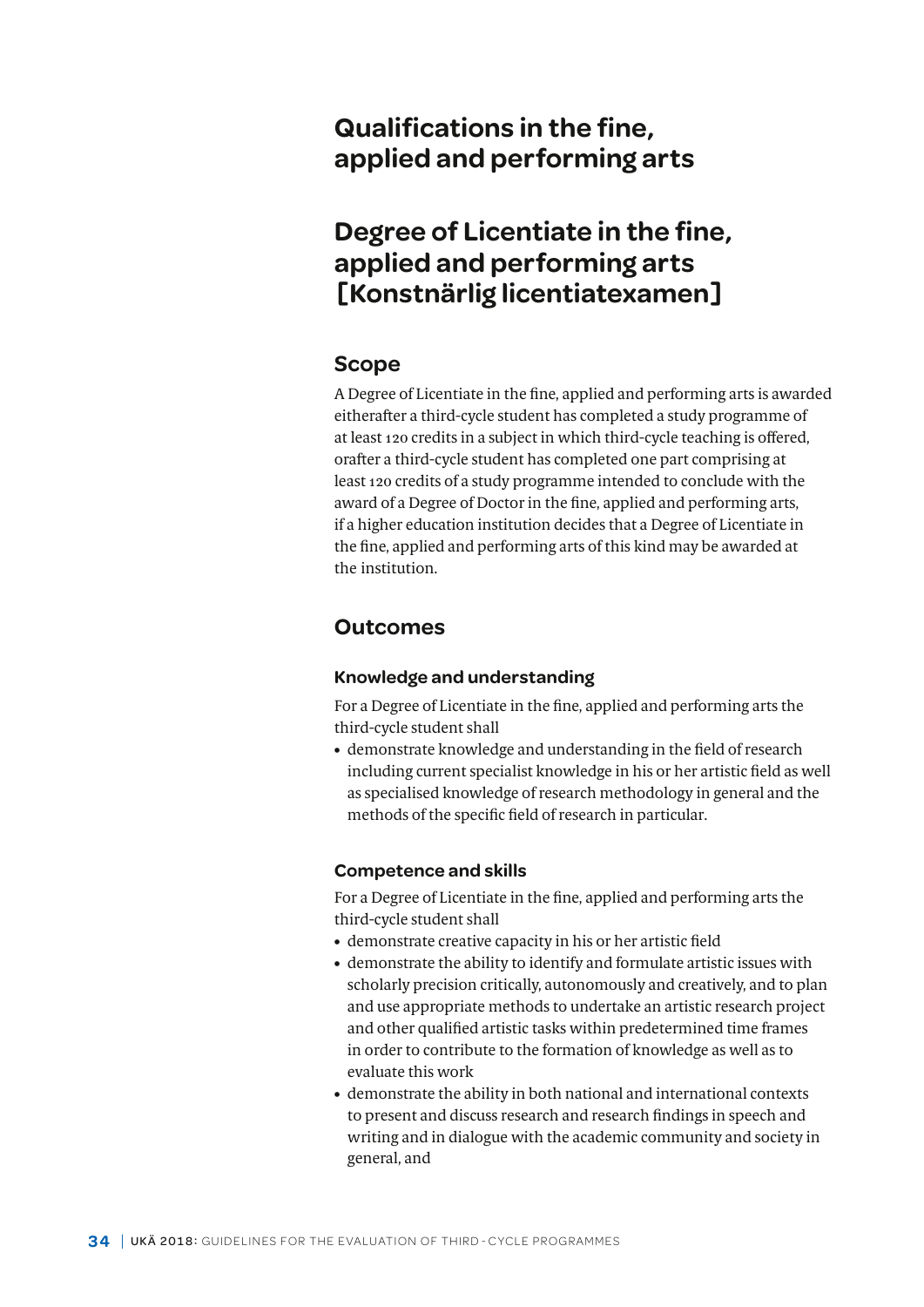• demonstrate the skills required to participate autonomously in research and development work and to work autonomously in some other qualified capacity.

#### **Judgement and approach**

For a Degree of Licentiate in the fine, applied and performing arts the third-cycle student shall

- demonstrate the ability to make assessments of ethical aspects of his or her own research
- demonstrate insight into the possibilities and limitations of art, its role in society and the responsibility of the individual for how it is used, and
- demonstrate the ability to identify the personal need for further knowledge and take responsibility for his or her artistic development.

#### **Documented artistic research project**

For a Degree of Licentiate in the fine, applied and performing arts the third-cycle student shall have been awarded a pass grade for an artistic research project of at least 60 credits.

## **Miscellaneous**

Specific requirements determined by each higher education institution itself within the parameters of the requirements laid down in this qualification descriptor shall also apply for a Degree of Licentiate in the fine, applied and performing arts with a defined specialisation.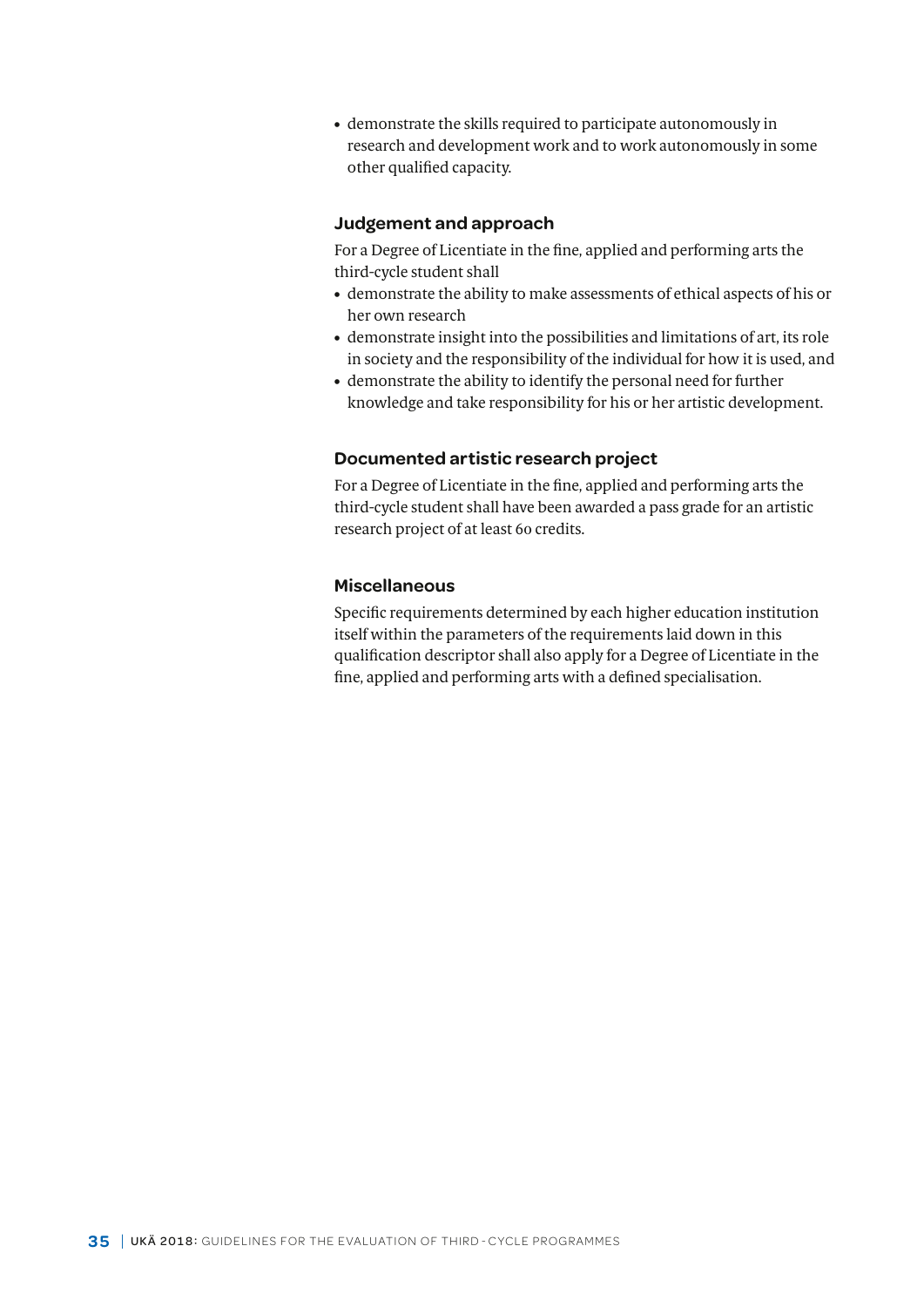# **Degree of Doctor in the fine, applied and performing arts [Konstnärlig doktorsexamen]**

## **Scope**

A Degree of Doctor in the fine, applied and performing arts is awarded after a third-cycle student has completed a study programme of 240 credits in a subject in which third-cycle teaching is offered.

## **Outcomes**

## **Knowledge and understanding**

For a Degree of Doctor in the fine, applied and performing arts the thirdcycle student shall

- demonstrate broad knowledge and systematic understanding of the research field as well as advanced and up-to-date specialised knowledge in his or her artistic field, and
- demonstrate familiarity with artistic research methodology in general and the methods of the specific field of research in particular.

## **Competence and skills**

For a Degree of Doctor in the fine, applied and performing arts the thirdcycle student shall

- demonstrate creative capacity in his or her artistic field
- demonstrate the capacity for artistic analysis and synthesis as well to review and assess new and complex phenomena, issues and situations autonomously and critically
- demonstrate the ability to identify and formulate artistic issues with scholarly precision critically, autonomously and creatively, and to plan and use appropriate methods to undertake research and other qualified artistic tasks within predetermined time frames and to review and evaluate such work
- demonstrate through a documented artistic research project the ability to make a significant contribution to the formation of knowledge through his or her own research
- demonstrate the ability in both national and international contexts to present and discuss research and research findings authoritatively in speech and writing and in dialogue with the academic community and society in general
- demonstrate the ability to identify the need for further knowledge, and
- demonstrate the capacity to contribute to social development and support the learning of others both through research and education and in some other qualified professional capacity.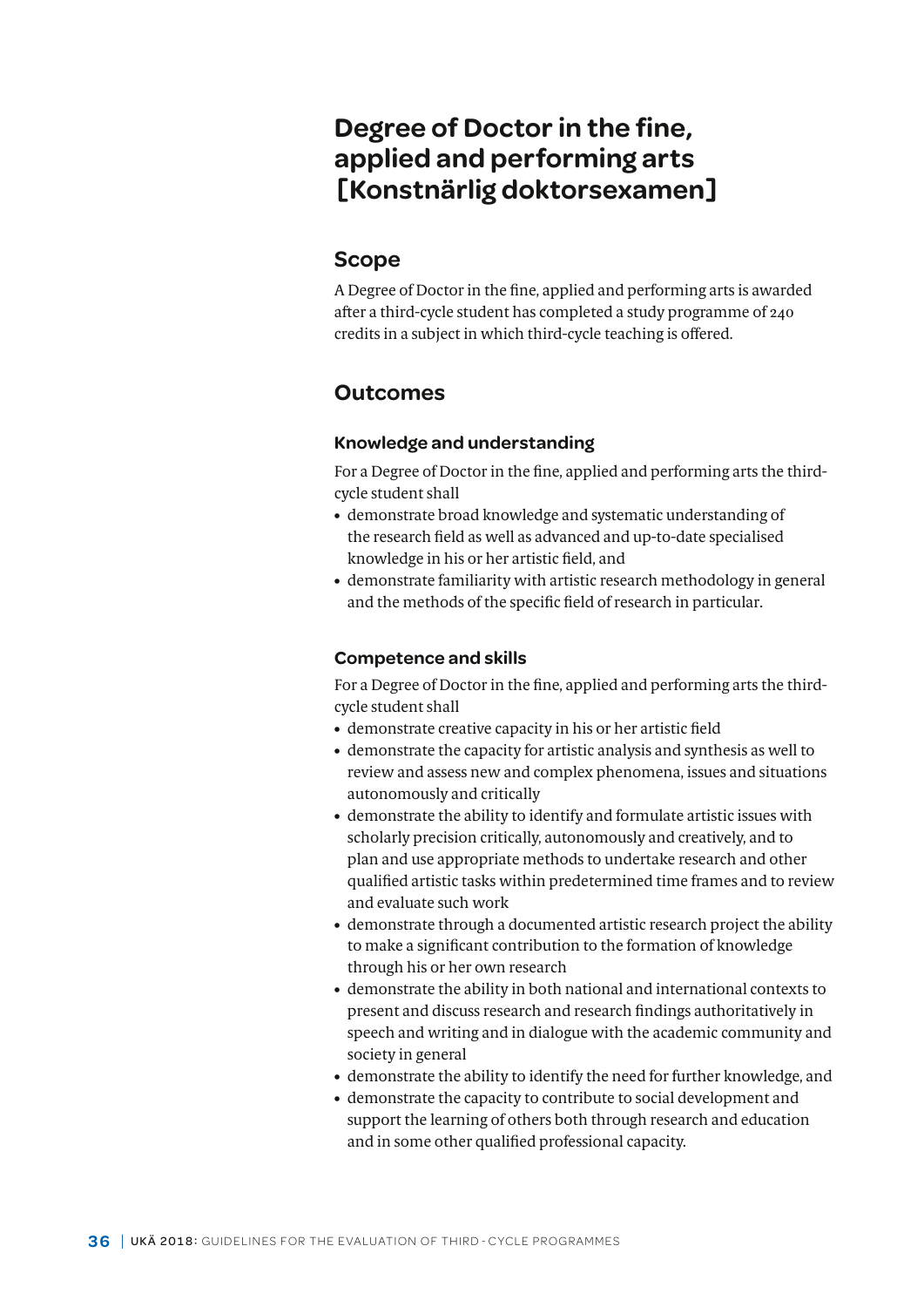#### **Judgement and approach**

For a Degree of Doctor in the fine, applied and performing arts the thirdcycle student shall

- demonstrate intellectual autonomy, artistic integrity and disciplinary rectitude as well as the ability to make assessments of research ethics, and
- demonstrate specialised insight into the possibilities and limitations of art, its role in society and the responsibility of the individual for how it is used.

#### **Documented artistic research project (doctoral thesis)**

For a Degree of Doctor in the fine, applied and performing arts the thirdcycle student shall have been awarded a pass grade for a documented artistic research project (doctoral thesis) of at least 120 credits.

### **Miscellaneous**

Specific requirements determined by each higher education institution itself within the parameters of the requirements laid down in this qualification descriptor shall also apply for a Degree of Doctor in the fine, applied and performing arts with a defined specialisation. (SFS 2014:125)